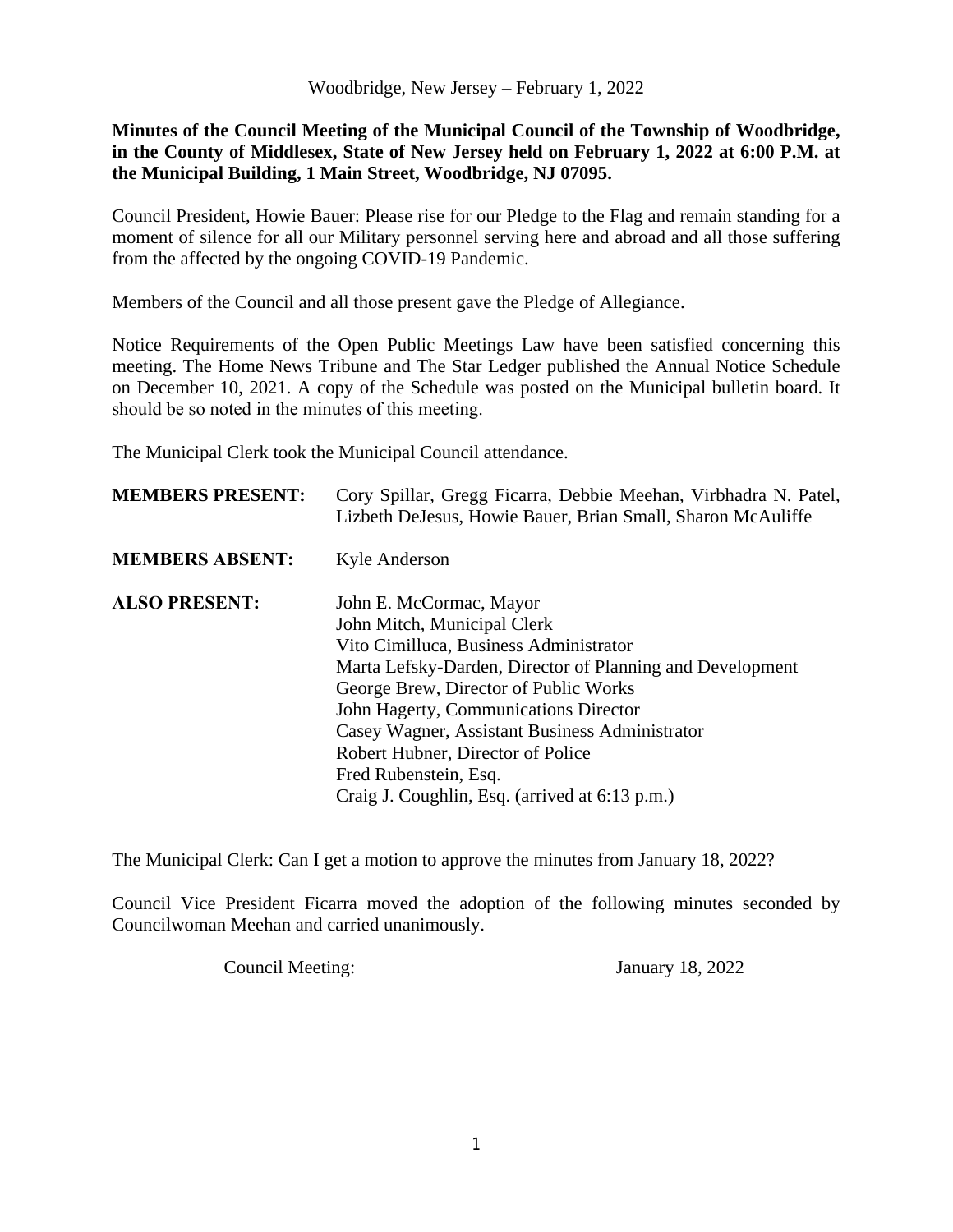**The Municipal Clerk called for a Second Reading of the following Ordinances as consent:**

# **A. AN ORDINANCE WAIVING CONSTRUCTION PERMIT FEES RELATED TO WOODBRIDGE TOWNSHIP AFFORDABLE HOUSING TRUST HOUSING REHABILITATION PROGRAM IN ACCORDANCE WITH CHAPTER 7- BUILDING REGULATIONS, ARTICLE 1-UNIFORM CONSTRUCTION CODE AND PURSUANT TO N.J.A.C. 5:23-2.25. (2022-05)**

John Mitch, Municipal Clerk: Beginning with the Second Reading of the Ordinances. We'll take Letter A first which is an Ordinance waiving construction permit fees related to Woodbridge Township Affordable Housing Trust Housing Rehabilitation program. Can I get a motion that this Ordinance be taken up on Second and Third Reading and the public hearing be opened?

Council Vice President Ficarra made a motion, seconded by Councilwoman Meehan and carried unanimously that the public hearing be opened.

John Mitch, Municipal Clerk: The Public Hearing is now open on Letter A only. Hearing no comment from the public, can I get a motion that the public hearing be closed, the Ordinance be adopted and submitted to the Mayor for approval as required by law?

Council Vice President Ficarra made a motion, seconded by Councilwoman Meehan and carried unanimously.

# **B. AN ORDINANCE AUTHORIZING AND DIRECTING THAT WOODBRIDGE TOWNSHIP ENTER INTO A LEASE AGREEMENT WITH USW LOCAL 397 REGARDING PARKING AT 155 AVENEL STREET. (2022-06)**

John Mitch, Municipal Clerk: Beginning with the Second Reading of the Ordinances. We'll take Letter B first which is an Ordinance authorizing and directing that Woodbridge Township enter into a lease agreement with Local 397 regarding parking at 155 Avenel Street. Can I get a motion that this Ordinance be taken up on Second and Third Reading and the public hearing be opened?

Council Vice President Ficarra made a motion, seconded by Councilwoman Meehan and carried unanimously that the public hearing be opened.

John Mitch, Municipal Clerk: The Public Hearing is now open on Letter B.

Tom Maras, Fords: Asked at what cost and what the duration of the lease agreement is.

Council President Bauer: It's overflow parking for the theater at the APAC center. It's a lease agreement for \$500 per month. One Year term limit.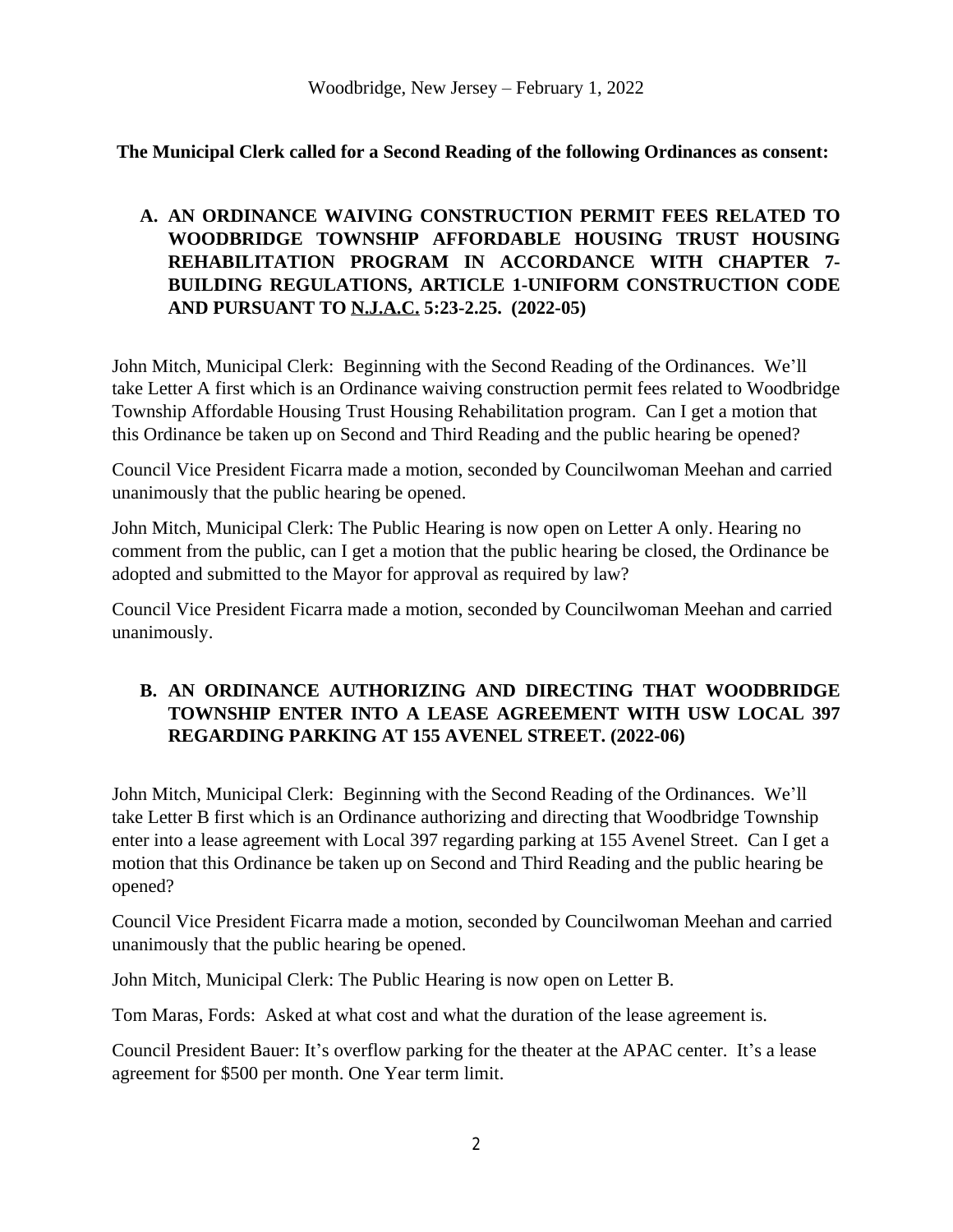John Mitch, Municipal Clerk: Hearing no other comment from the public, can I get a motion that the public hearing be closed, the Ordinance be adopted and submitted to the Mayor for approval as required by law?

Council Vice President Ficarra made a motion, seconded by Councilwoman Meehan and carried unanimously.

## **C. AN ORDINANCE AMENDING CHAPTER 22 ENTITLED "FLOOD DAMAGE PREVENTION" OF THE REVISED ORDINANCES OF THE TOWNSHIP OF WOODBRIDGE. (2022-07)**

John Mitch, Municipal Clerk: Letter C is an Ordinance entitled Flood Damage Prevention. Can I get a motion that this Ordinance be taken up on Second and Third Reading and the public hearing be opened?

Council Vice President Ficarra made a motion, seconded by Councilwoman Meehan and carried unanimously that the public hearing be opened.

John Mitch, Municipal Clerk: The Public Hearing is now open on Letter C.

Tom Maras, Fords – Asked for explanation on what Chapter 22 does, what specific areas in the Township does it cover, is it all inclusive for the entire Township and is there a monetary cost attached to it?

Business Administrator Cimilluca: This is a floodplains agreement for folks that have flood insurance. We come in compliance with the State. This is a revision for that Ordinance that was passed previously. The State changed their verbiage in some of their explanations, so we had to come in line with them. So that's what this is just a revision to an existing ordinance.

Tom Maras, Fords: You said flood insurance, does that protect the Township or does it protect the residents?

Business Administrator Cimilluca: Flood insurance does a rating, it's for everyone that's in a flood zone for Woodbridge Township so flood insurance does a rating. We have a Flood Plains manager that does that. It helps with that rating and it changes from time to time with the State and we have to be in compliance with that. It also give residents a discount for their insurance.

John Vrtaric, Woodbridge: Talked about the flood zone borderlines needing to be clearer for purchasing and selling homes.

John E. McCormac, Mayor: There is a map of all the flood zones of the Town, Mr. Vrtaric. We don't have it with us but there are several hundred homes in a flood zone. All this does is clean up, as Mr. Cimilluca said, the language in our Ordinance to make sure we're still in compliance with the new state laws. Because of the work that the Township did, in particular Tom Flynn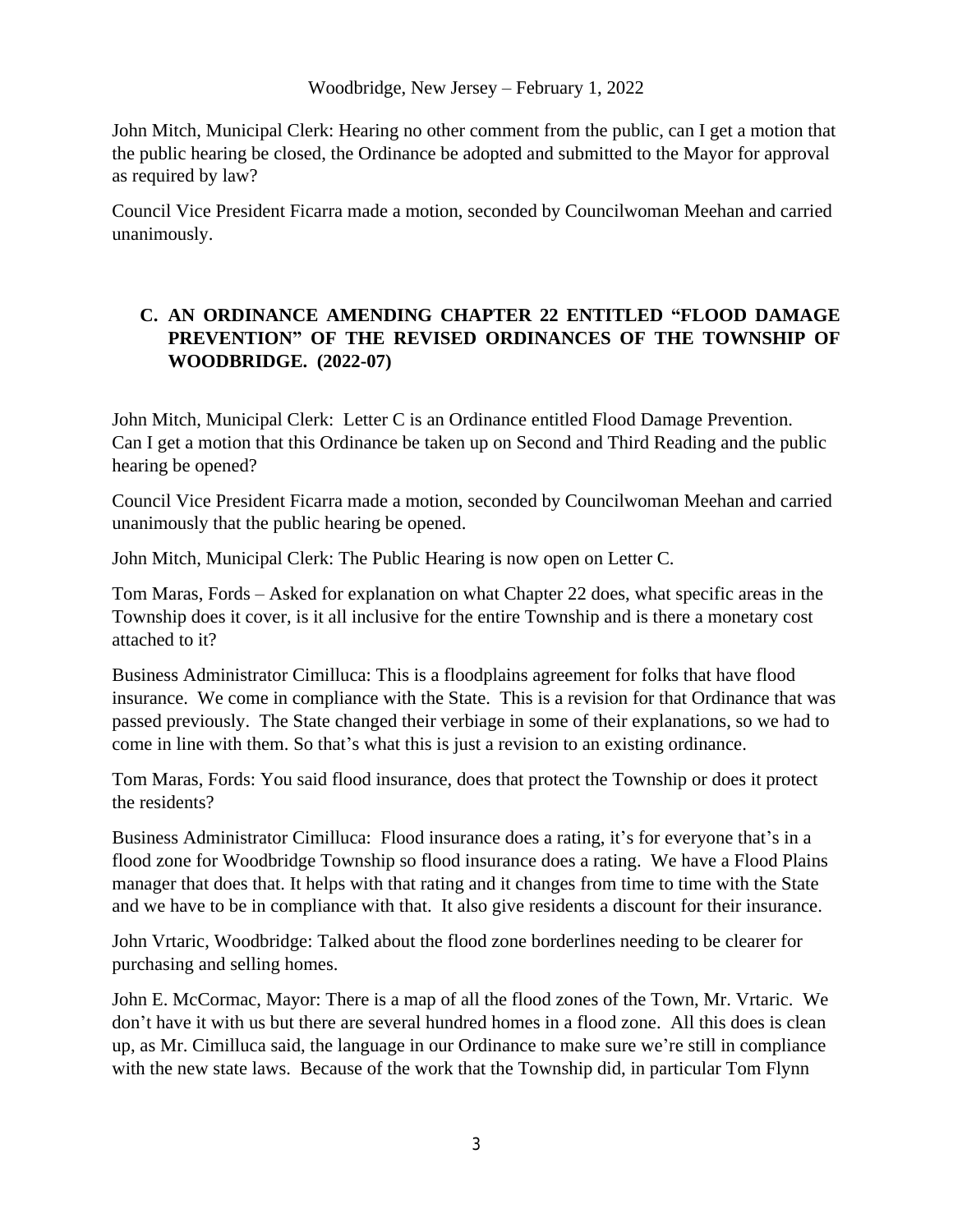who is our Certified Floodplain Manager, he got us a CS5. Which every level you do down your residents save more. He did an amazing job getting us down from an 8 or 9 down to a 5 and 25% reduction in flood insurance. All this stuff is just technical and we are just changing the verbiage of our Ordinance because the State changed their law, we have to change some words. All of our maps are on our website and our Attorneys have access to it when they have a client that's buying or selling a house in a flood zone.

Councilwoman DeJesus: I live in a flood zone Mr. Vrtaric and I have to say that we constantly get literature and mail from the Township every time there is a change in the flood area or the rating has changed. I can attest to the fact that the residents are being informed every time there is a change.

John Mitch, Municipal Clerk: Any other comments on Letter C? Hearing no other comments from the public, can I get a motion that the public hearing be closed, the Ordinance be adopted and submitted to the Mayor for approval as required by law?

Council Vice President Ficarra made a motion, seconded by Councilwoman Meehan and carried unanimously.

**The Municipal Clerk called for a First Reading of the following Ordinances as consent:**

**D. AN ORDINANCE AMENDING CHAPTER 7 ENTITLED "TRAFFIC" , SECTION 7-38.5 OF THE REVISED ORDINANCES OF THE TOWNSHIP OF WOODBRIDGE – HANDICAPPED PARKING-TO DELETE: ASPEN MANOR CONDOMINIUMS, 64A GOLDEN SQUARE.** 

# **E. AN ORDINANCE AMENDING CHAPTER 7 ENTITLED "TRAFFIC" , SECTION 7-38.1 OF THE REVISED ORDINANCES OF THE TOWNSHIP OF WOODBRIDGE-HANDICAPPED PARKING-TO ADD: ST. JAMES AVENUE, WEST.**

Council Vice President Ficarra made a motion, seconded by Councilman Meehan and carried unanimously that these Ordinances be passed on First Reading, to be published in the Home News Tribune on Friday, February 4, 2022 with Notice of Public Hearing to be held on February 15, 2022 at 6:00 P.M.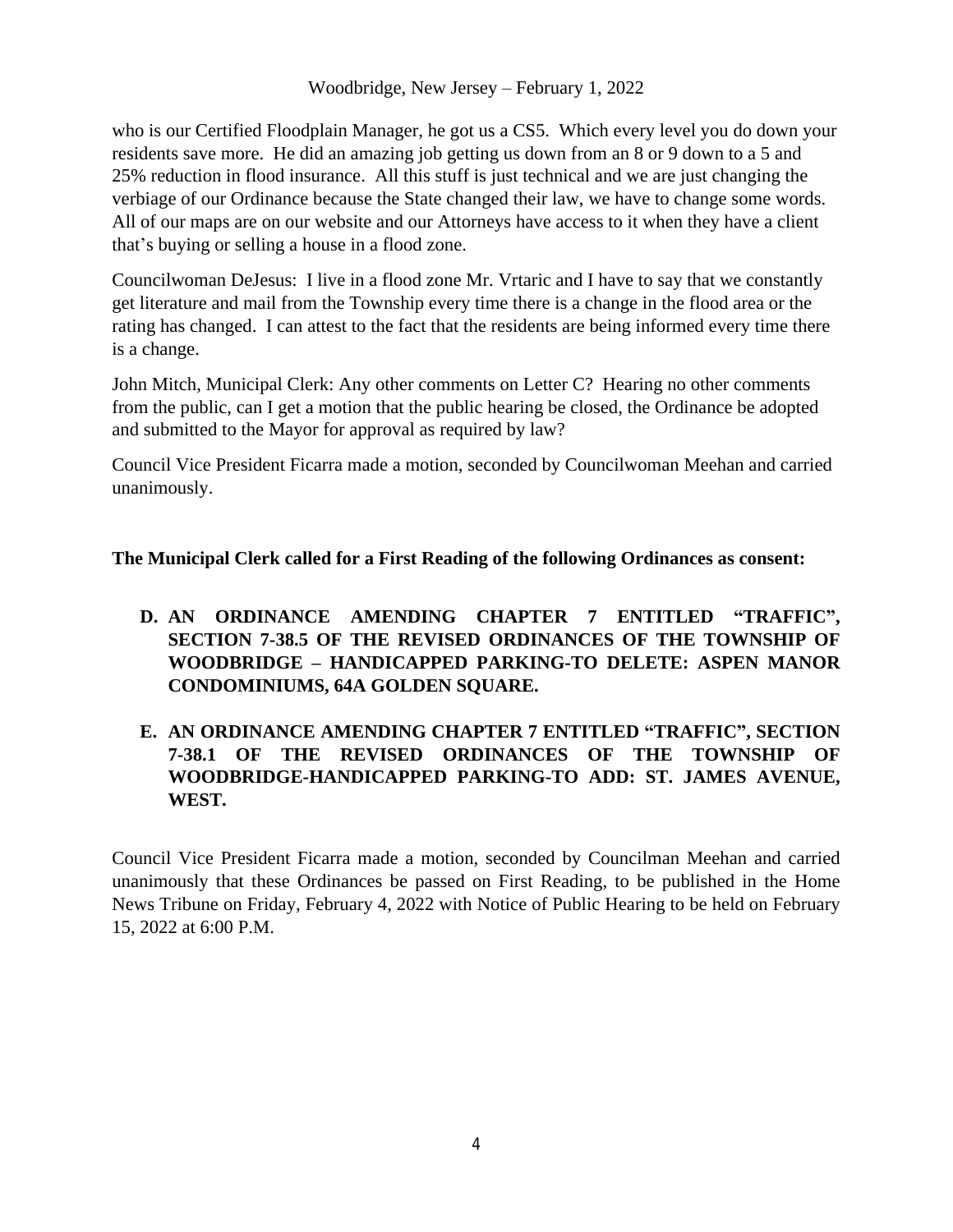### **The Municipal Clerk introduced the following Resolutions as Consent.**

- **(1) BE IT RESOLVED** that the Municipal Council hereby approves the Refund of Overpaid Taxes.
- **(2) BE IT RESOLVED** that the Municipal Council hereby approves the Tax Credit against the 4 th Quarter taxes of 2021.
- **(3) BE IT RESOLVED** that the Municipal Council hereby approves the Refund of Overpaid Taxes for 100% Disabled Veteran Victoriano Olivo for tax period September 28, 2021 to December 31, 2021.
- **(4) BE IT RESOLVED** that the Municipal Council hereby approves the Refund of Overpaid Taxes for 100% Disabled Veteran Thomas H. Watters for the 4<sup>th</sup> Quarter Taxes of 2021.
- **(5) BE IT RESOLVED** that the Municipal Council hereby approves the Refund of Overpaid Taxes for 100% Disabled Veteran Milissa Wincz for the tax period March 29, 2021 to December 31, 2021.
- **(6) BE IT RESOLVED** that the Municipal Council hereby authorizes The Sustainable Jersey Program Grant funded by PSEG.
- **(7) BE IT RESOLVED** that the Municipal Council hereby approves the bids from The Liberty Group, MBT Contracting LLC, and GSP Properties LLC for Building Maintenance and Repair on an as needed basis for the Woodbridge Township Co-Op.
- **(8) BE IT RESOLVED** that the Municipal Council hereby approves the pool of Fleet Electrification Management Consultants-Climate Change Mitigation LLC to the Township when the need arises for the period February 1, 2022 through January 31, 2027.
- **(9) BE IT RESOLVED** that the Municipal Council hereby approves the amendment of Resolution #27 adopted on November 9, 2021 in pertinent part to read "not to exceed \$40,000.00" for repairs to the Town Hall, Police and 911 Generator on an emergency basis.
- **(10) BE IT RESOLVED** that the Municipal Council hereby authorizes and approves the Person-To-Person transfer of Liquor License No. 1225-33-024-010 from Fords Room, Inc. to Anais Lounge Center, LLC, 85 Lafayette Street, Fords, NJ 08863 effective February 2, 2022.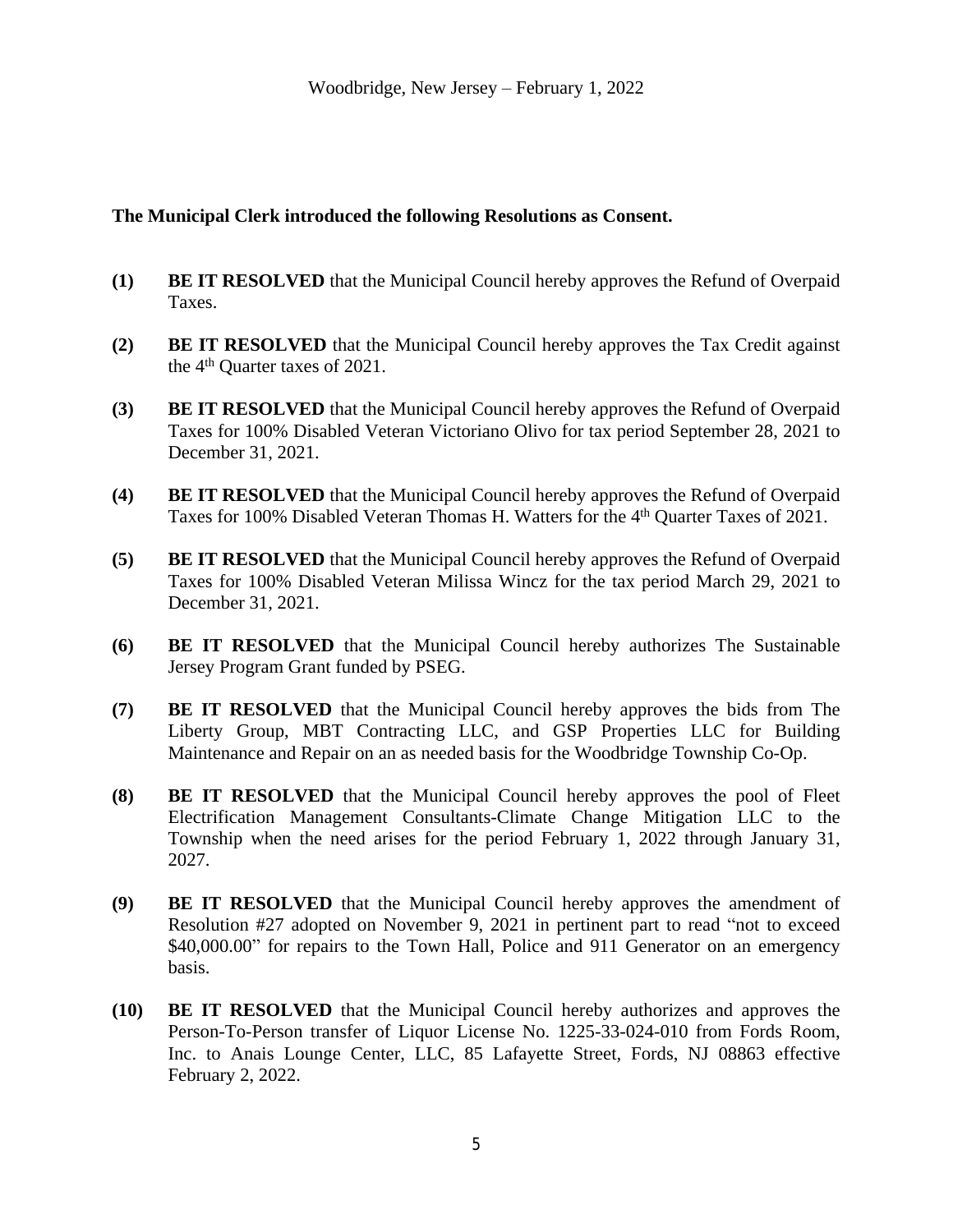- **(11) BE IT RESOLVED** that the Municipal Council hereby authorizes the insertion of a Special Item of Revenue into the SFY 2022 Budget for the Township of Woodbridge - \$36, 000.00 Tax Assessor Shared Service Agreement – Borough of Metuchen.
- **(12) BE IT RESOLVED** that the Municipal Council hereby approves the Bill List.

Councilwoman Meehan abstained from Resolution #12.

Council Vice President Ficarra moved the adoption of the foregoing Resolutions. The motion was seconded by Councilwoman Meehan and carried unanimously.

### **Public Meeting:**

Council President Bauer: At this time we'll go to the public portion of our meeting. Please state your name, part of the Township you are from. You have a one time, five minute time period. All videotaping must be taken within a designated area in the rear of the room and there will be no shouting out from your seats. Please respect each other and please make sure all signs or posters do not block walkways or aisles. Thank you.

John Mitch, Municipal Clerk: Anybody this evening have any comment?

Kasan Little: Talked about values, heart, public change, Proud Boys, silence is violence, suffering community. Give voices to the unheard and include them in the decision making. Spoke about the movement for Black Lives.

John Vrtaric, Woodbridge: Talked about citizens complaining, Woodbridge is the best town around. Spoke about the citizens of town being all different religions and cultures, we are new in this town and don't go to other towns and complain about how they run their towns it takes time, let it be.

Ken Gardner, Woodbridge: Spoke about all the great things that the Administration have done, some matters still have to be resolved but still a great town. Talked about the fire district elections and pilot programs. Fairness in salary with regards to paid firefighters. Instead of hiring Consultants, wants things handled in house.

Council President Bauer: I'd like to make a comment on that. Me being a volunteer over the past 5 years, volunteerism in fire service has gone down. The board of fire commissioners have to provide a service to their taxpayers, the only way to do it is to actually hire more firefighters. I think with the new building codes and construction, fire prevention is very good and we have less fires. We are not hiring because we are building more, we're hiring because we don't have the people to volunteer to supplement when there is a fire call.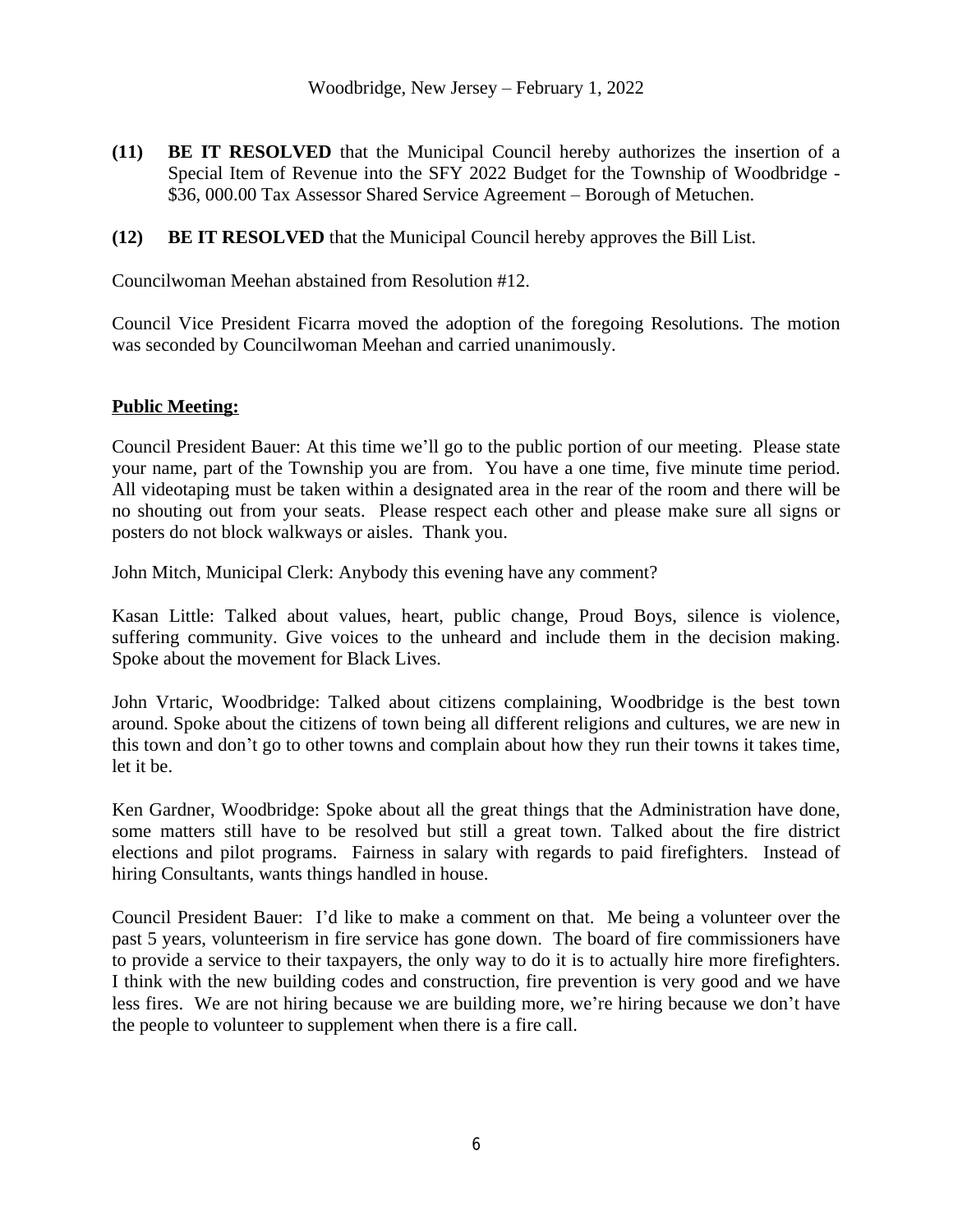John E. McCormac, Mayor: I would like to respond. First of all I have had many discussion with the commissioners of the Woodbridge Fire Department. With Commissioner Kenny and Commissioner Minkler in particular, there's not been a single dollar collected from pilots Downtown yet. So that is why we haven't shared any money yet, is because we haven't received any money yet. We shared with Port Reading, Avenel, and Iselin because we have active pilots that are paying us money. None of the downtown projects have tenants yet, except for Avenue and Green, which has a couple floors majority rented, majority. But they pay by the quarter, we haven't collected a dollar yet so it's hard to share money with somebody when you don't have any money. I never commented on how many firemen they were hiring. All I said was that I spoke to the president of the board who said that he was asked directly by Mr. Gardner; trying to get a yes answer, are we hiring more because of the development. The answer was no. Whether it is 4, whether it's 8, I don't care. The answer was no, he was told no despite the fact that he wanted him to say yes and he came here at the last meeting and he was told by Mr. Kenny the answer. Mr. Kenny said to me that they were hiring more firefighters because they don't have the volunteers that they always had and they need more paid firefighters. We are happy to work with them. They had the referendum that passed and they have a big several million dollar project coming up and they've asked us if we are willing to share in that. As I said at last meeting, we do not pay operating cost from pilot monies and we never will. We'll pay capital cost, things that are real like structures, vehicles, trucks, buildings, things that are capital in nature we will help fire companies with and we have helped almost every fire company in town with something from our Pilots. We're not shy about that we're very generous with that, we have a plan to help Woodbridge. We just can't do it yet because we don't have the money but I can assure you Bob Minkler and Jack Kenny have been in constant contact with me about how we can help and we will help. Thank you.

Robert Minkler, Woodbridge: I am the Fire Commissioner of Fire District #1. Talked about the growth of his department, administration is needed as they felt that was the best way to oversee the department, the hiring of paid firefighters, no one wants to volunteer anymore and the Board of Fire Commissioners has been forced to hire.

Frank Trombattore, Woodbridge: Expressed his condolences on the passing of Councilwoman Drumm. Thanked Public Works for the great job they did plowing during the recent snow storm. On behalf of all the seniors in town, spoke about Governor Murphy withholding medications for COVID treatment, 8000 seniors left to die from COVID. On behalf of all the seniors in town, asked Council and Mayor to please discuss what can be done about investigating Governor Murphy.

Tom Maras, Fords: Welcomed Sharon McAuliffe. Asked Councilwoman McAuliffe what candidates she is endorsing for the District 1 Fire Commission, is she familiar with the development going on in the first ward specifically. Talked about the degradation of the town from all of the new buildings going up. Spoke about the postage expense for the mailers from APAC, tax increase burden, legalities of using government funds to send out private mail, and filing an OPRA. Spoke about APAC paying their fair share.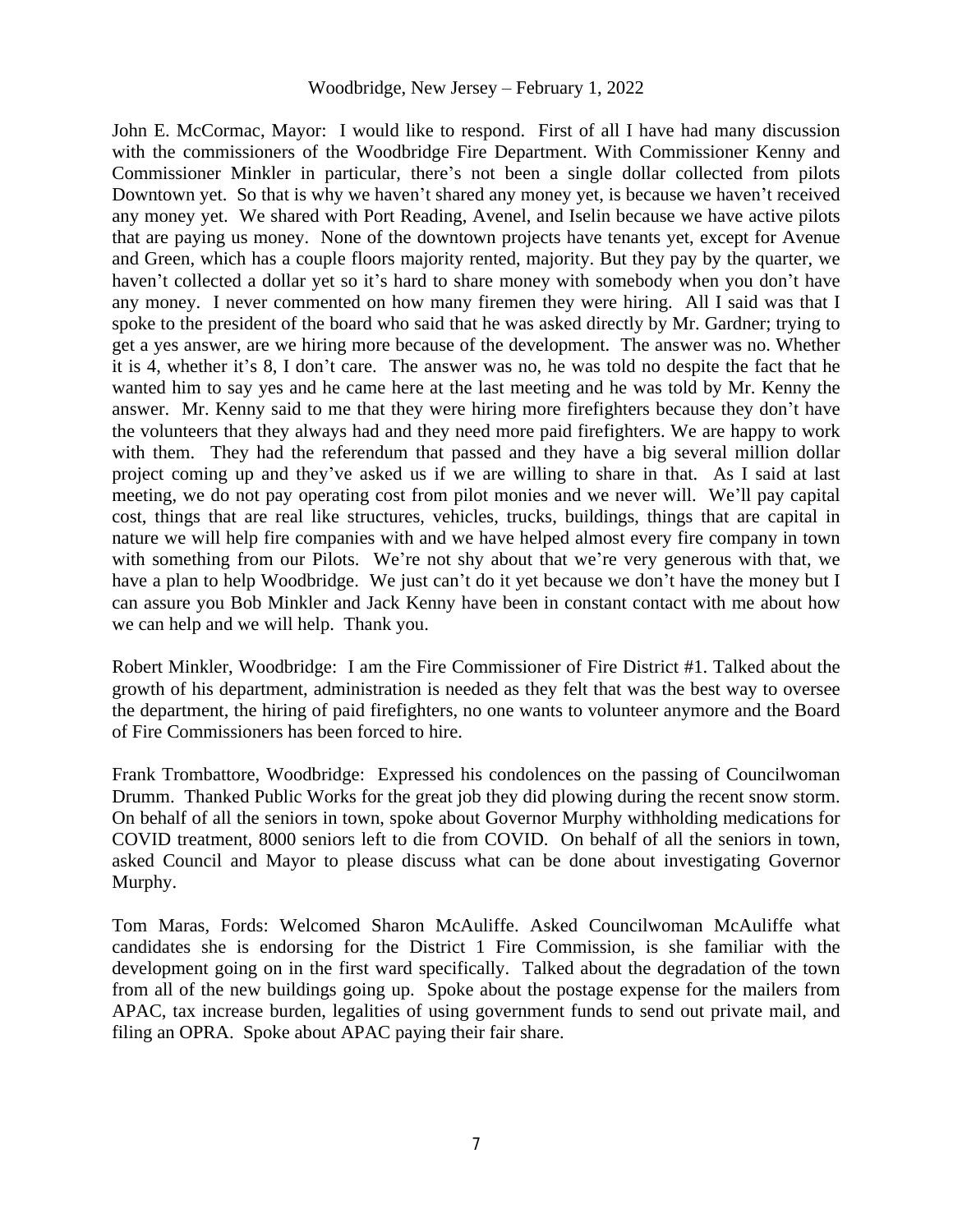John E. McCormac, Mayor: There is a bulk mailing not matter how much we put in as long as it is under a certain weight, we don't pay any more so we do not get reimbursed by the Avenel Performing Arts Center. We do that for a lot of different operations in the Township. This is an entity related to the Township but not run by the Township. We don't own the land, we own the building, we are the landlord and we help them out whenever we can. They are a non-profit entity, they're not for profit

President Howie Bauer: Mr. Maras, Councilwoman McAuliffe will be recusing herself from any voting on any redevelopment since she is a business owner in the Downtown and would benefit from anything she would vote on. She wasn't part of the Council. I'm sure she is taking everything in and absorbing her new position. At this time, any further development that will go in front of us, she will not vote on.

James Debrowski, Woodbridge: Spoke about the signage he brings to the meetings, the January public portion of January 4, 2022 meeting, denounced the Proud Boys group and asked Council President Bauer and Mayor McCormac, on behalf of the NAACP Perth Amboy branch, if they would please join them in denouncing the Proud Boys. Justice for Nijeer Parks, Jeremiah Daniels-Porter, Black Lives Matter, stop the Keasbey Power Plant, hate has not home here.

John Mitch, Municipal Clerk: Are there any other comments this evening from the public? Hearing no other comment, can I get a motion that the public comment portion be closed?

Council Vice President Ficarra made a motion to close the public portion of the meeting which was seconded by Councilwoman Meehan and carried unanimously.

## **HOWIE BAUER, COUNCIL PRESIDENT / 2nd WARD COUNCILMAN:**

Council President Bauer: At this time we'll go to into our Agendas.

- 1. 2nd Ward road projects. HOLD
- 2. County Greenway **HOLD**
- 3. Downtown Parking on New Brunswick Ave. **HOLD**
- 4. Woodbridge Waterfront Park / Keasbey. HOLD
- 5. Hometown Hero banners. HOLD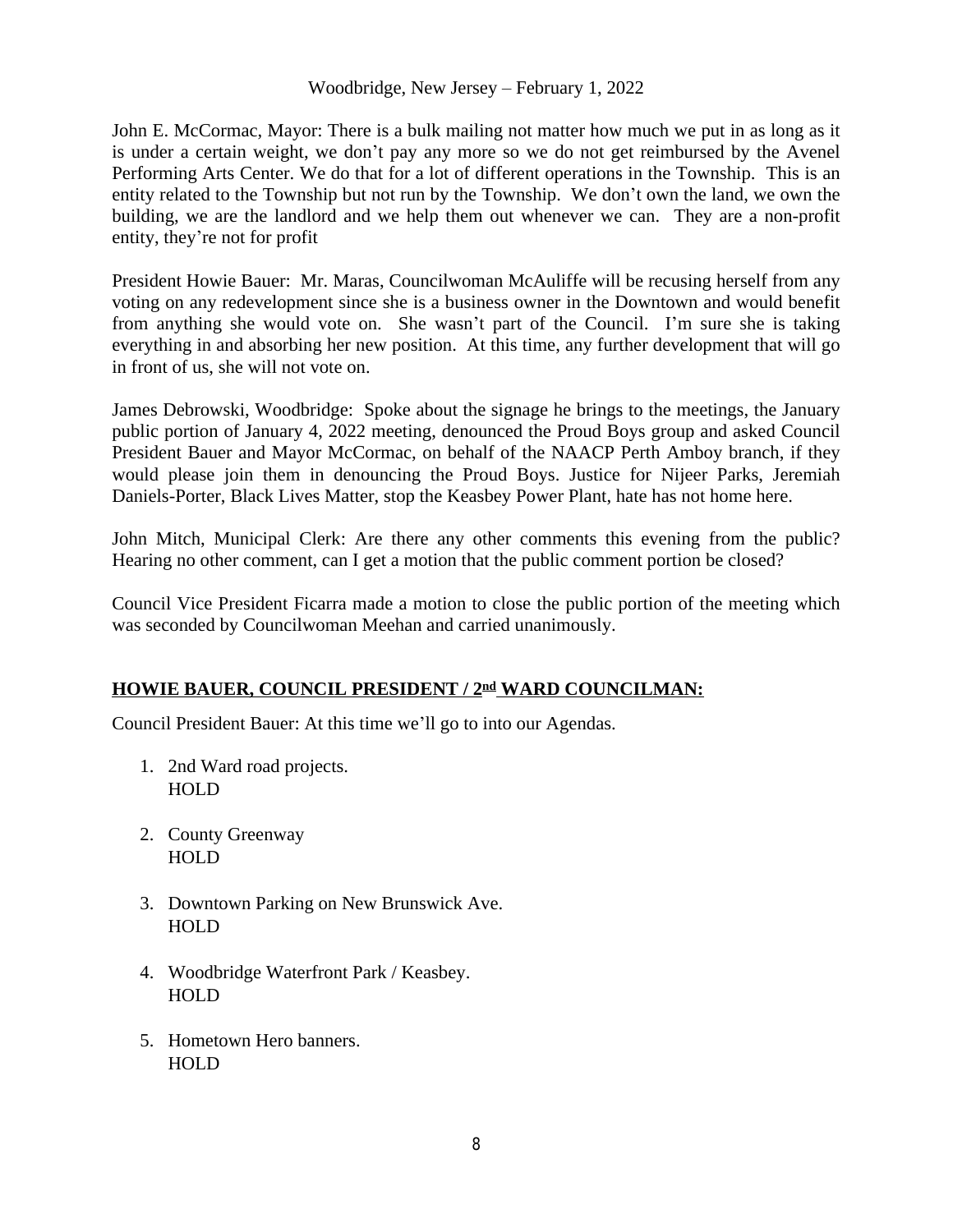- 6. Fords Business Community.
	- A. Cruise Night
	- B. Trunk of Treat

HOLD

- 7. Fords / Hopelawn / Keasbey Fire Companies. HOLD
- 8. Fords V.F.W. HOLD
- 9. Troop 53 Boy Scouts of America. HOLD
- 10. Pathmark property. HOLD
- 11. Brownfields. HOLD
- 12. Hickory Senior Center. HOLD
- 13. Greenway Family Success Center. HOLD

Greenway Family Success Center is located at 537 New Brunswick Avenue in Fords. It is a great family resource center. The Family Success Center is a community gathering place where families find fun, information and, support. Stop by the Greenway Family Success Center and find out more about their free educational workshops, family activities in which you can use your talents to strengthen our community. Monthly activity calendars are located on their Facebook page or you can call 732-738-3400 for more information.

14. Highland Grove Swim Pool HOLD

15. Little Libraries HOLD

Council President Bauer: A few announcements. Today starts Black History Month. We celebrate Black History Month and recognize and celebrate the accomplishments of African Americans and their role in American history and reflect on the struggles they endured over the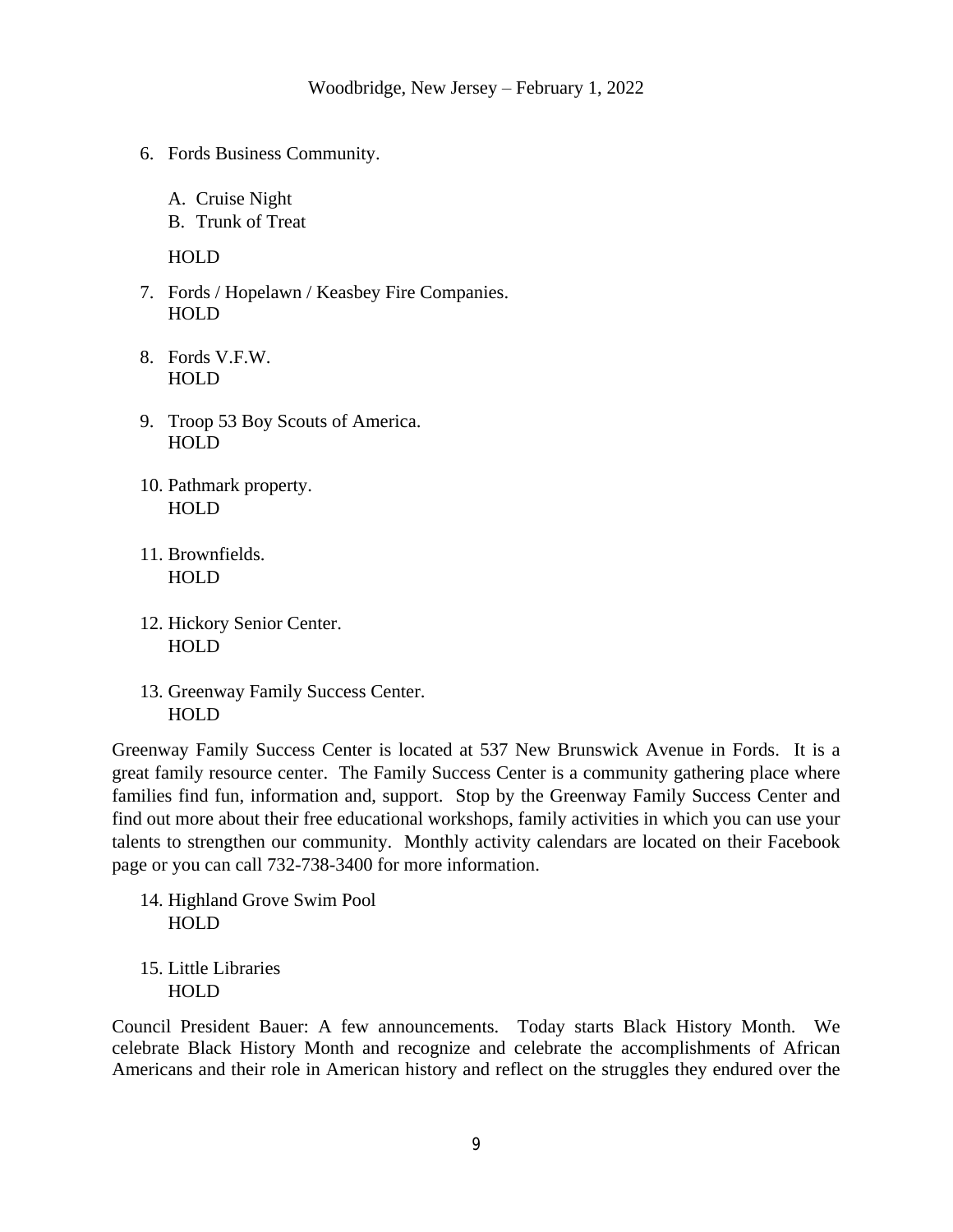years. Today I reached out to Phil Hall of the Independent Club of Colonia whose organization holds our annual Black History Month celebration in collaboration with Woodbridge Township. He stated that at this time they are undecided if it's going to be an in person or a virtual program. I will update the public once I get notification. The Human Rights Commission put together a display in the lobby of Town Hall here for Black History Month which we are promoting an inviting folks to come to Town Hall and view. Councilwoman DeJesus has more literature and programs for our Black History Month. One other thing, I'd like to thank Director George Brew and your entire staff on great job during our last snow storm. Thank you to all of our First Responders and those Essential Employees that brave the elements to provide emergency services to our residents. God Bless them and God Bless America. That's all I have. Council Vice President Ficarra.

### **GREGG FICARRA, COUNCIL VICE-PRESIDENT / COUNCILMAN-AT-LARGE:**

Council Vice President Ficarra: Thank you.

1. WCC (Woodbridge Community Center).

A. Senior Recreation and programming. B. Youth Recreation and programming. HOLD

Very popular roller skating lessons over at the Community Center. Spaces are limited. This is for roller or in line. I'll give you a number later but you can check in with Alison Gibardi there, she's in charge of that. Also coming up on February 16, 2022 from 11 a.m. - 1 p.m. is a bagel and coffee seminar that is being sponsored by Aetna Healthcare to talk about insurance updates. Robert Wood Johnson will be there to talk about health and wellness issues. Again that's February 16, 2022 from 11 a.m. - 1 p.m. in room 214. You do have to register for that you can do it in person or call there. Hopefully with the bagels and coffee there will be multigrain bagels since it's a health project. On Monday the  $21<sup>st</sup>$  of this month, school is out for Presidents weekend and there are some special events going on for roller skating and ice skating on that day because the students are not in school. You can check the general number to follow up on any of this, its 732-596-4170 and the website is NJWCC.com.

Moving over to the Health Department and an update we all know that some of the issues with the Pandemic are starting to recede a little bit. We're getting a little bit better but last week we had 148 doses of either first, second or booster that were distributed. To date we've had 117 clinics. Upcoming clinics are this Thursday, although this meeting might be a little late to announce that but from 3 p.m. to 6 p.m. this is clinics for adults and appointments are recommended. On February 8, 2022, it's for ages 5-11 from 4-6 p.m. and appointments are required. February 10, 2022, adults 3 p.m. to 6 p.m. appointments are recommended. You can go to the Township website and get all the information on that. Just some updates on the vaccine rate, ages 12 and up one dose is 94% of our citizens in Woodbridge Township, ages 12 and up with two doses is 82%, age 65 with one dose is at 105%, I don't know how that happened, does that mean somebody from out of town slipped in? Age 65 and up with two doses is at 82% and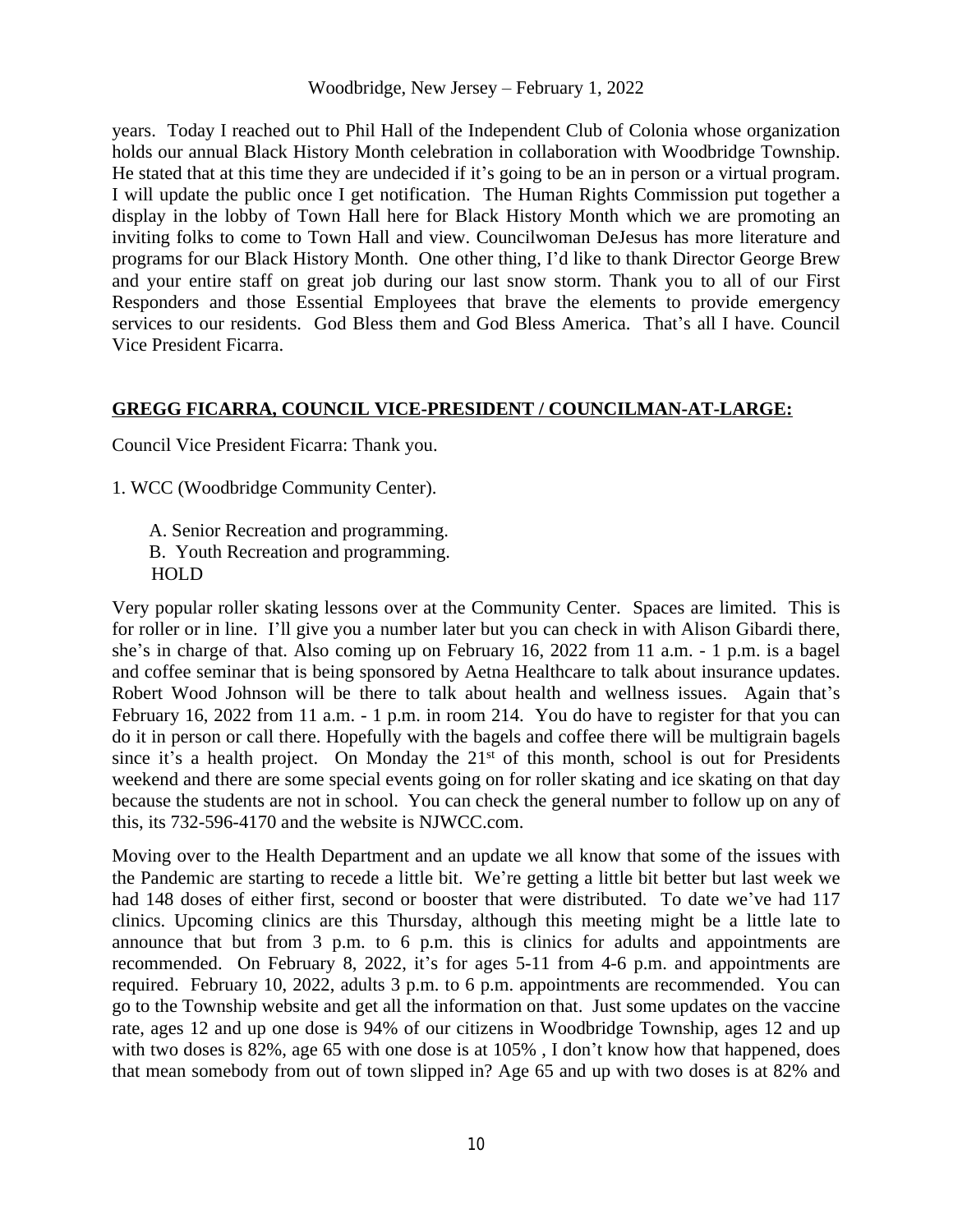48% of our citizens have had all three which includes the booster.

- 2. Youth Month April. Senior Month – May. HOLD
- 3. Mentoring Programs. HOLD
- 4. Mayor's Fitness / Wellness Initiatives. HOLD
- 5. Fireworks. HOLD
- 6. Heroes & Cool Kids / Strengthening Families. HOLD
- 7. Pedestrian Safeway's / East Coast Greenway. HOLD
- 8. Annual Pizza Run. HOLD
- 9. Jacob's Landing. HOLD
- 10. The Club at Woodbridge Upgrades. HOLD
- 11. Crossroad's Race. HOLD
- 12. Mental Health / Wellness. HOLD
- 13. COVID-19 Efforts. HOLD
- 14. Mobile Health Unit. HOLD

On a very exciting note, the Township is in the process of purchasing a mobile health unit. This is a fully equipped medical unit that we plan to use in our senior building, senior housing, our schools and areas in town that don't always have good access to healthcare. We can bring this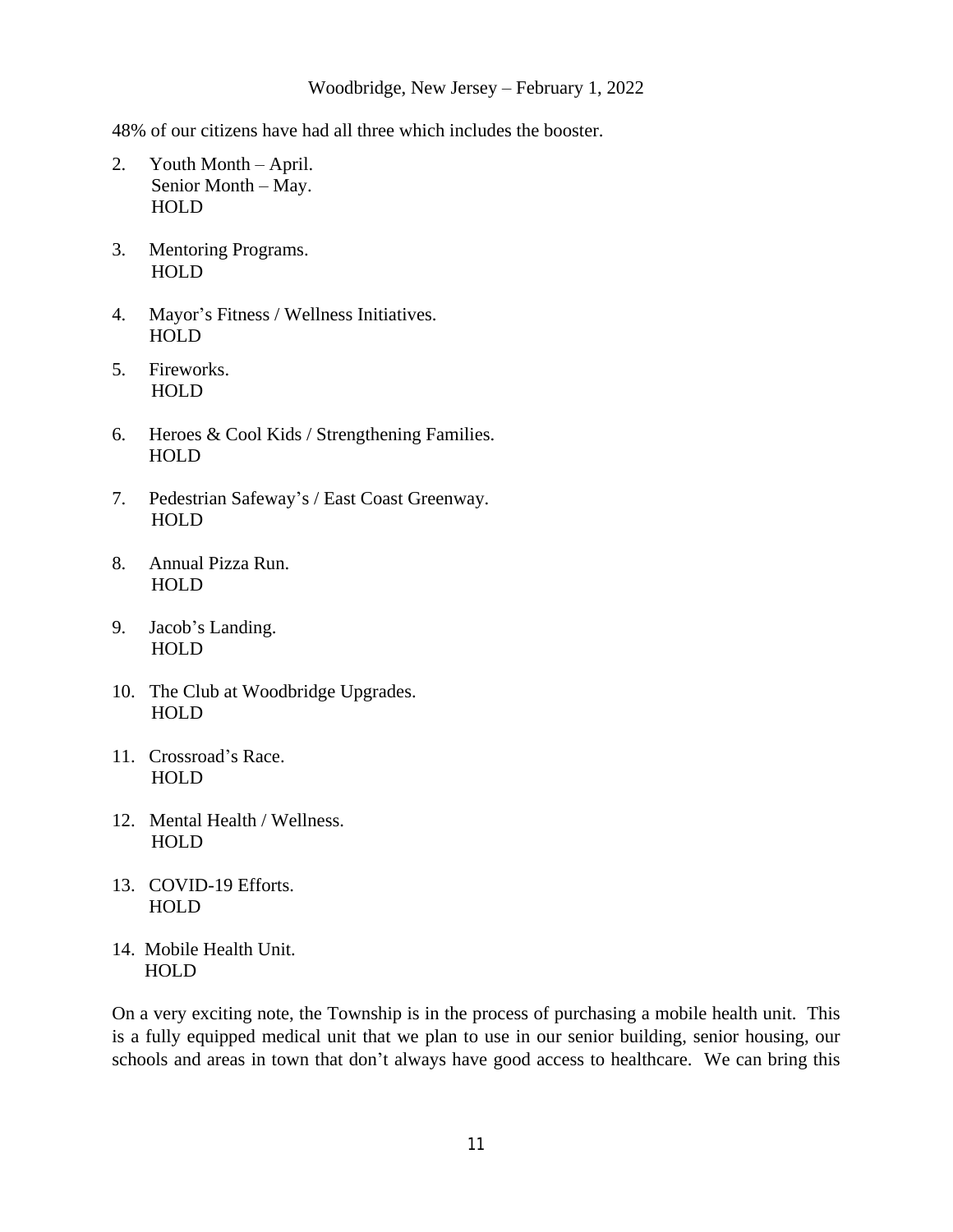vehicle on the road and take it to the people as opposed to expecting people to come to where our services are. There is wellness and health prevention services, there is an examination room, a refrigerator for keeping medicine safe and there is a reception area. There will be the capability of having physicians on board, along with nurses and support staff. Some of the items that we are looking to put forth in this is childhood lead testing, well baby exams, school age vaccinations, adult vaccinations and physicals, screenings for skin cancer, hypertension, blood glucose levels and health education programs. But again the key factor in this mobile unit is that we can take it where people need it the most and I think that's an outstanding initiative on behalf of our Health Department and our Administration. Mr. Mitch, if you'd be so kind as to put that Mobile Health Unit on my agenda please so I can keep an eye on that. And that's all I have. Thank you, Council President.

### **BRIAN SMALL, COUNCILMAN-AT-LARGE**

Council President Bauer: Thank you. Councilman Small. Councilman Small: Thank you Council President Bauer.

- 1. Woodbridge News. HOLD
- 2. Mayor's Advisory Council on Education (Mac-E). HOLD
- 3. Port Reading Fire and Township First Aid Squads. HOLD
- 4. Website E-Government. HOLD
- 5. Bicycle Lanes/ Bicycle Share/ Bicycle Paths. HOLD
- 6. Electric Vehicle Car Share/ Car Charging Stations. HOLD
- 7. School Projects. HOLD
- 8. S.T.O.W. (Register @ 732-726-2394 for Client Transport ID#). HOLD
- 9. Level Playing Field @ Cypress Recreation Center/Our House.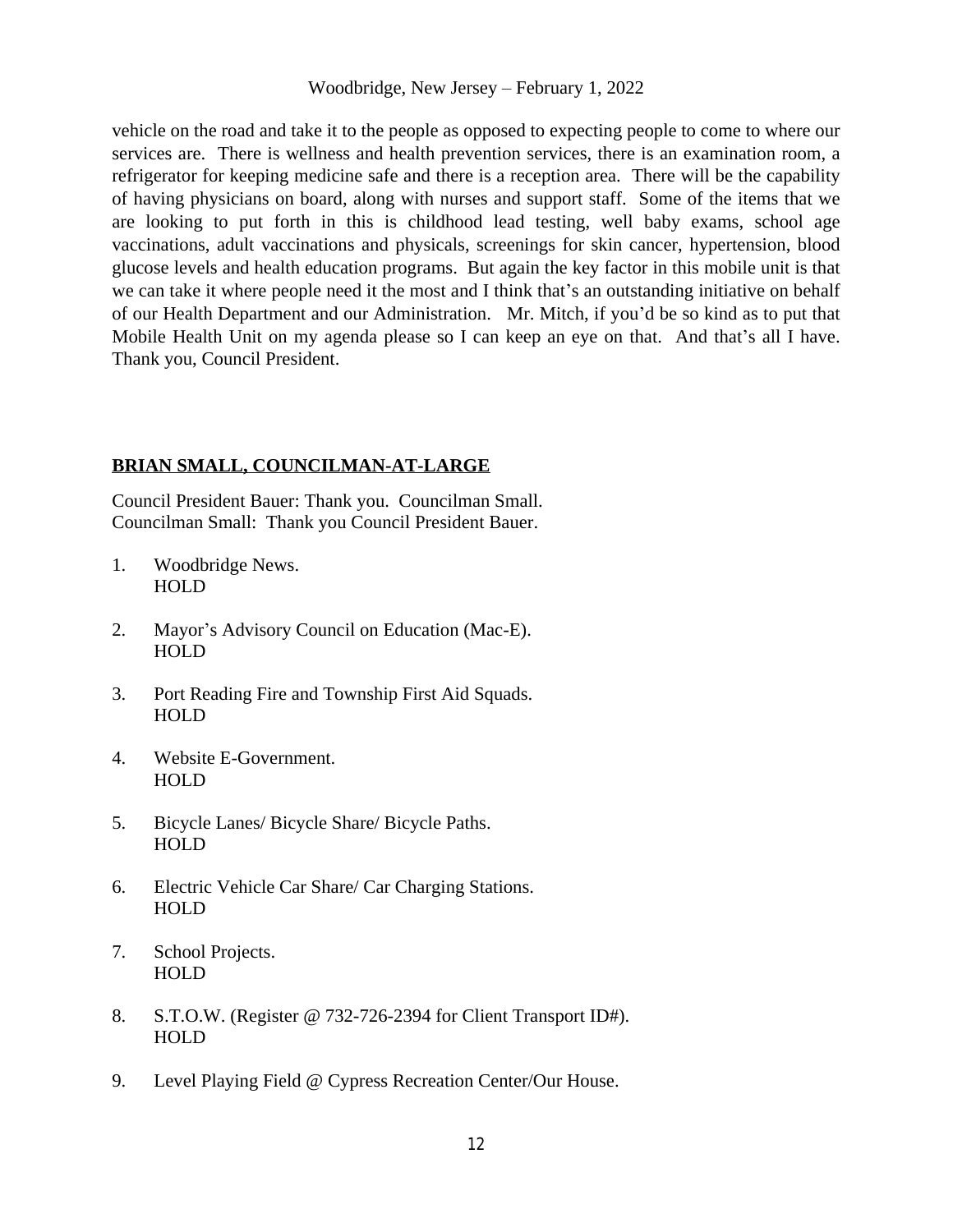HOLD

- 10. Property Fraud [\(www.middlesexcounty.nj.gov](http://www.middlesexcounty.nj.gov) search for "Property Alert" to Register). HOLD
- 11. Inspections at Hotels/Motels. HOLD
- 12. National Public Lands Day **(9/24/22)**. HOLD
- 13. Marine Eight. HOLD
- 14. Mayor Mac Café. HOLD

As a reminder Mayor Mac's café is open Monday through Friday, 11 a.m. – 2 p.m. 881 West Avenue in Port Reading. Please stop by and have a late breakfast or early lunch, it's very enjoyable there.

- 15. Jazz Festival. HOLD
- 16. Concerts. HOLD

I'm thinking summer, don't hurt to think summer. I just received the Tuesday night line up starting on June 21, 2022 running through August 30, 2022. Best of the Eagles, Journey tribute, ELO tribute, Paul McCartney and Wings tribute, CCR tribute, Fleetwood Mac/Stevie Nicks tribute, Ray Charles tribute, Beatles tribute, Chicago tribute, Dynamic Duals and Bruce Springsteen tribute. So, I'm getting excited for our summer concerts which are always a big success in Woodbridge Township.

- 17. Light Parade **(11/26/22)**. HOLD
- 18. Human Rights Commission. HOLD
- 19. American Irish Association of Woodbridge. HOLD

I'm very happy to announce the 48<sup>th</sup> Annual St. Patrick's Parade is back. It will be held on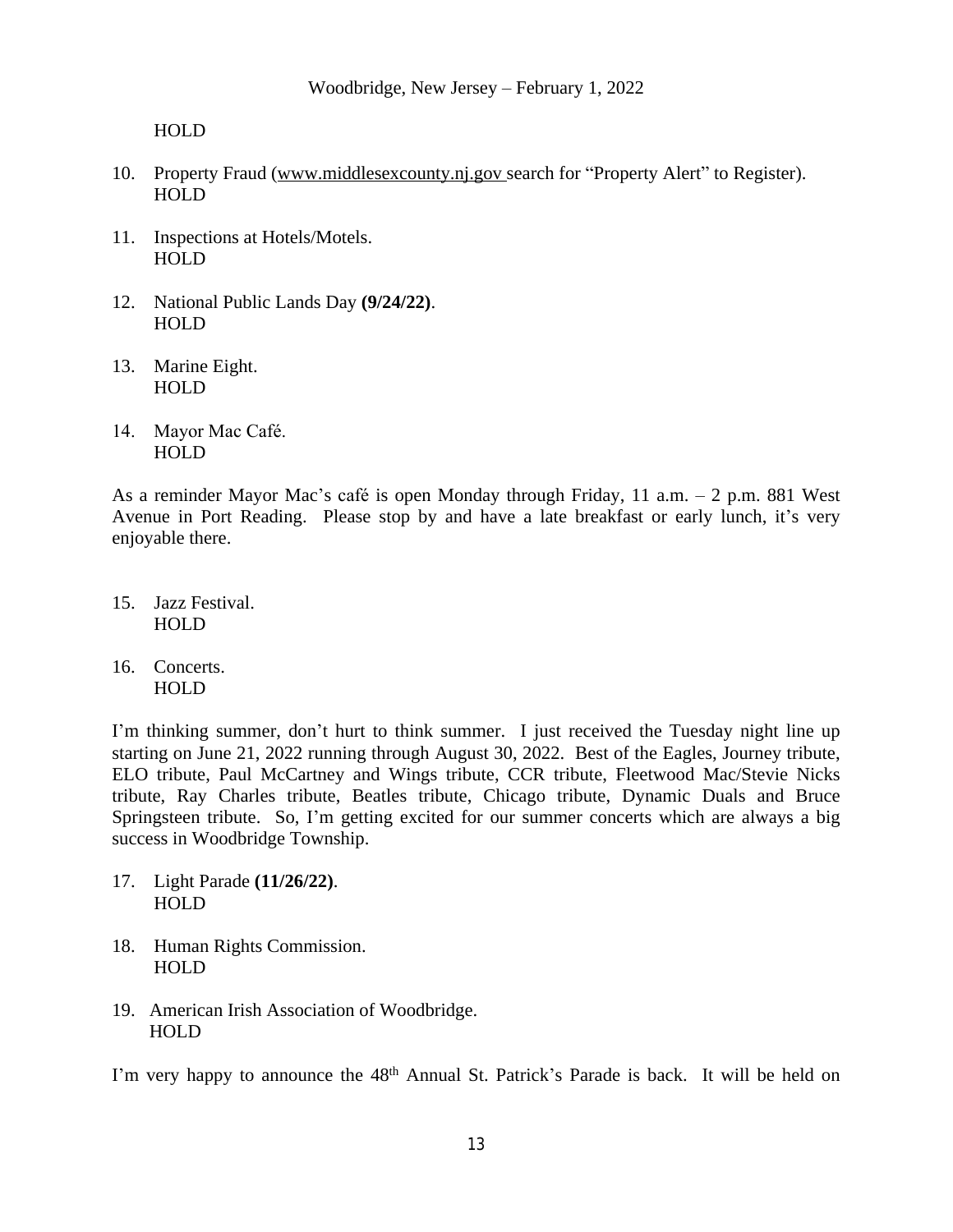March 13, 2022 at 1:30 p.m. Honorees this year are Charles Kenny- Grand Marshall, Karen Devlin-Irish Lady of the Year, Jim Latham-Irish Man of the year, Sara Olex-Miss American Irish and Victoria Gomez-Lady in waiting. Looking forward to that parade.

20. Woodbridge B.P.O.E. Elks 2116. HOLD

Woodbridge Elks received two grants. One is a \$35 donation to the Domestic Violence Response Team and one is \$4,500 to the Woodbridge food bank. We thank the Elks, they do so much for this community and we really appreciate it. Mayor are you presenting checks soon?

John E. McCormac, Mayor: I think Sunday I'm receiving a check from them for the food drive for We Feed Woodbridge.

Councilman Small: Great. A couple of announcements; the snow storm, Director Brew, Public Works once again did an amazing job. All the residents out there that do the right thing and get their cars off the street and don't blow the snow into the street just make it so much easier for our Public Works employees to do their job and do their job right. Again, kudos to your department. They all did a great job. Yesterday we attended the Mayor's State of The Township Address. Once again Mayor great job. At the end of the address, there was a tribute to former Councilwoman Nancy Drumm. It was absolutely amazing. Mr. Hagerty, Megan and the staff of TV 35, great job really appreciate that. It's nice to hear that laugh again and see that smile. God Bless our Police Department, God Bless the families of New York Police Department, Jason Rivera and Wilbert Mora who were murdered last week in the city. God Bless all of our First Responders and God Bless America. Thank you.

## **LIZBETH DEJESUS, COUNCILWOMAN-AT-LARGE**

Council President Bauer. Thank you. Councilwoman Dejesus.

Councilwoman Dejesus: Thank you Council President.

- 1. Housing Authority. HOLD
- 2. Affordable Housing Corporation. HOLD
- 3. Youth and Government Day. HOLD
- 4. History Museum.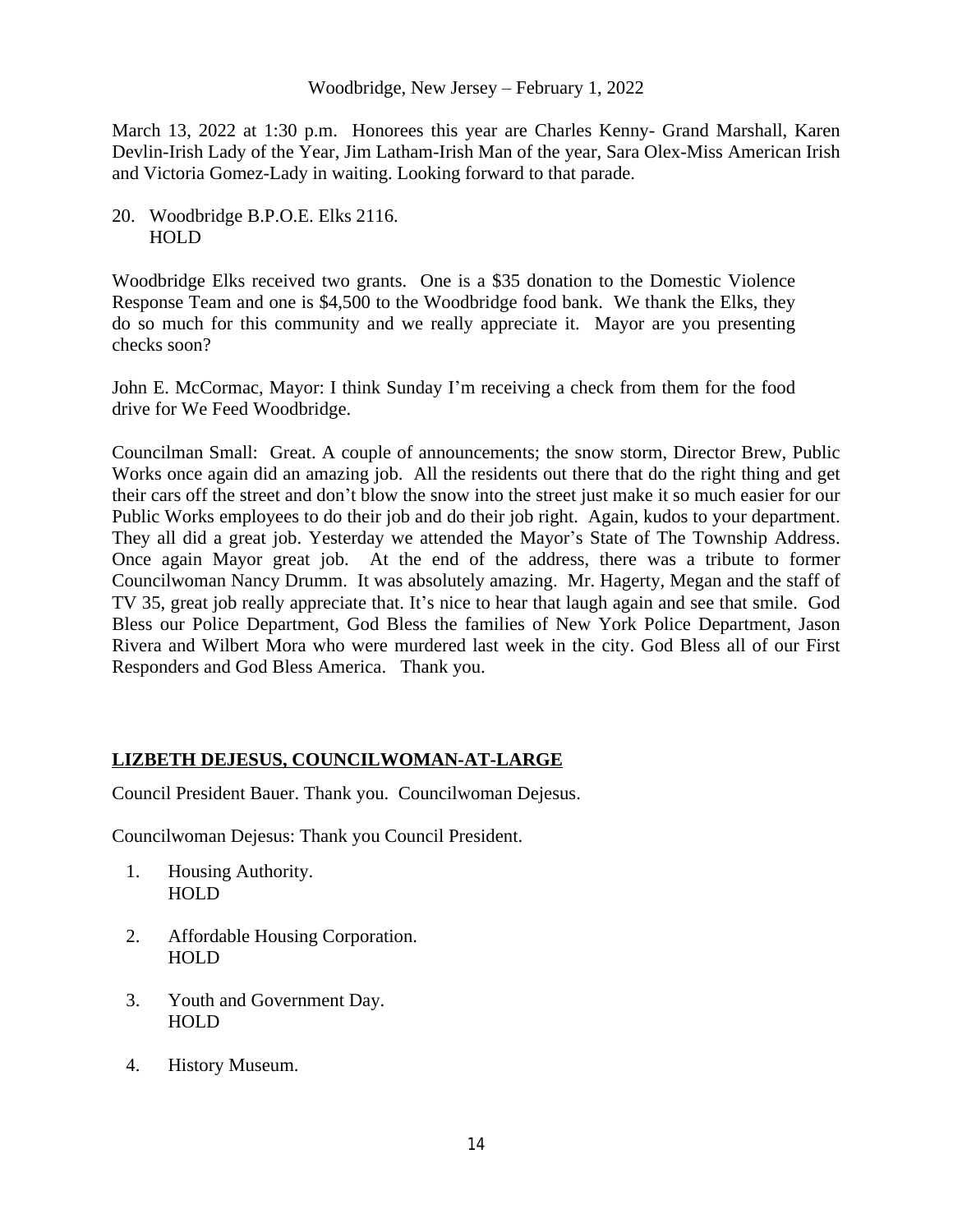HOLD

5. Police Community Relations. HOLD

I am very honored that our Woodbridge Police Department will host a silent memorial vigil to honor officers killed in the line of duty this Thursday, February 3, 2022 at 6 p.m. up here in Town Hall. Since the beginning of the year, the statistics are 28 police officers have been shot, 8 of them have been killed. Again, the silent memorial vigil will be Thursday, February 3, 2022 at 6 p.m. here at Town Hall and all are welcome.

- 6. Youth Employment / Job Fair. **HOLD**
- 7. Township Parks and Playgrounds. HOLD
- 8. Hispanic Heritage Month. HOLD
- 9. Barron Arts Center. HOLD

We are celebrating Black History here in Woodbridge and the Barron Arts Center will have an exhibit that will run from February 18, 2022 through April 1, 2022. It is Advocates of Social Change, Dr. Martin Luther King and Mahatma Gandhi. This riveting exhibit of historic photographs shows the influence that Gandhi had on civil rights icon Dr. Martin Luther King. Comparative images of Gandhi and Dr. King's influential 1959 trip to India will be displayed as well as important writings and quotes from both human rights icons. This exhibit was organized and curated by Mukesh Kashiwala and is supported by Royal Albert's Palace and Indian American community. Again, the exhibit will run from February 18, 2022 through April 1, 2022 at the Barron Arts Center. You can call 732- 634-0413 for more information.

10. Free Public Library of Woodbridge. HOLD

We were just notified this afternoon by the State Department of Labor that they were awarded the Library Adult Literacy & Career Pathway Grant in amount of \$55,000. This will allow the library to offer a series of literacy, ESL and digital literacy classes to our residents. Congratulation to our Woodbridge Public Library in getting that grant. This Thursday, February 3, 2022 at 7 p.m. the library will host a program for anyone with college debt. It is called "Everything you need to know about the Public Service Loan Forgiveness". Again that will be this Thursday at 7 p.m. Black History Month programs in addition to art and book displays at the Woodbridge Public Library include; An American Labor Museum presentation of the extraordinary life of New Jersey's Paul Robeson on Tuesday, February 8, 2022 at 3:30 p.m. and on Thursday, February 17, 2022 at 7 p.m. The library has scheduled also a monthly series of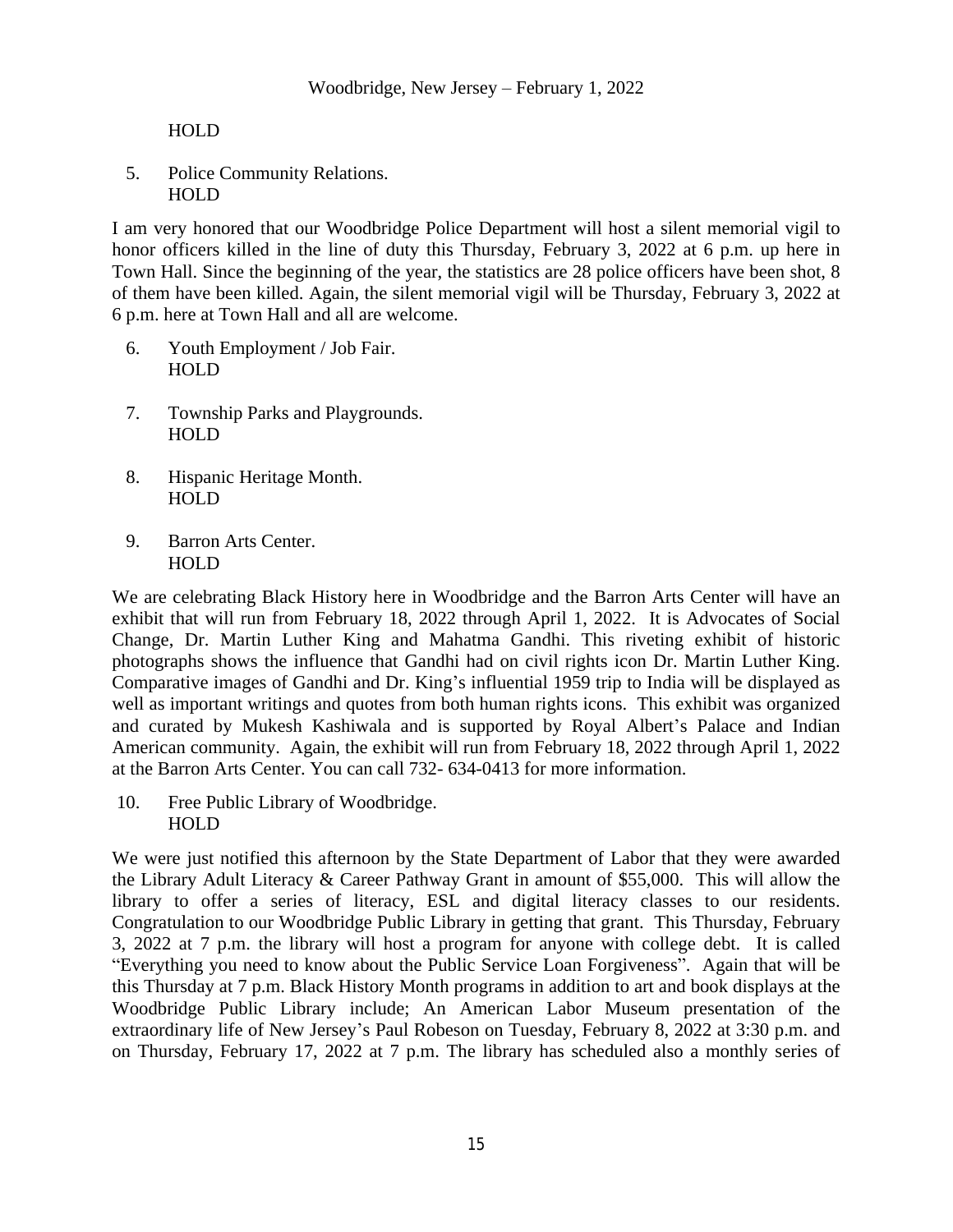computer and Microsoft Office skills classes. For any information regarding the library programs again call 732-634-0413.

- 11. Veteran's Tax Deduction. HOLD
- 12. Green Infrastructure. **HOLD**
- 13. Girls' Sports. HOLD

Thursday is a busy day in Woodbridge Township. Thursday all of our basketball teams, the girls basketball programs; Colonia, John F. Kennedy Memorial High School, and Woodbridge High School will participate in the 2<sup>nd</sup> Annual Lead Her Forward Basketball games. Again, it is this Thursday and they begin at 5 p.m. You have Colonia vs. Woodbridge, J.V. is at 5 p.m. and Varsity is at 6:30 p.m. and J.F.K. will verse another school at J.F.K. Again, I'm a big supporter of girls' sports and I'm a big advocate for us to support girls' sports. This Friday is Lead Her Forward Basketball games here in town. So if anyone is looking for something to do you can come to the vigil and then head over to the basketball game.

- 14. Girl Scouts / Scouts Pavilion and Camp; E. William St. Park. HOLD
- 15. Census 2020. HOLD
- 16. Youth Leadership Council. HOLD
- 17. Community Backpacks. HOLD
- 18. Donation of Winter Coats for School Students. HOLD
- 19. Safe Place. **HOLD**
- 20. Women's Month. HOLD

Councilwoman DeJesus: That is all I have. Thank you so much.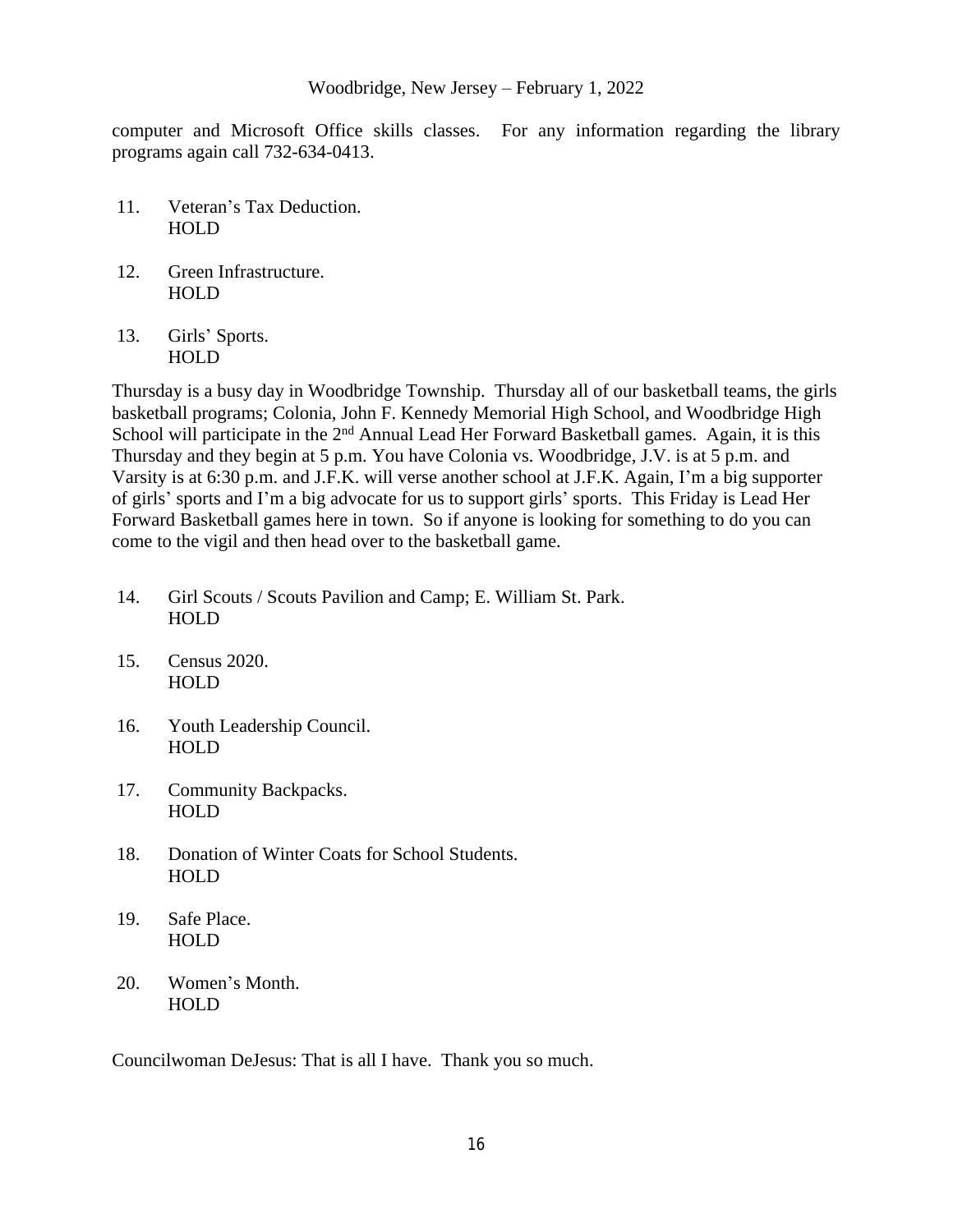## **CORY S. SPILLAR, 3rd WARD COUNCILMAN**

Council President Bauer: Thank you. Councilman Spillar.

Councilman Spillar: Thank Council President Bauer.

- 1. Avenel's Very Merry Holiday Lighting **(11/27/22)** / Port Reading Day (TBD). HOLD
- 2. Avenel Arts Village/Train Station/Eric LeGrand Believe Park. **HOLD**
- 3. Woodbridge River Watch/ Oros Nature Preserve. **HOLD**
- 4. Port Reading Saints/ Saints Complex Improvements. HOLD
- 5. Avenel Middle School Community Service Club and School Improvements. HOLD
- 6. Port Reading Knights/Sycamore Senior Center/Red Oak. HOLD

Sycamore Senior Center, I am happy to report that membership is over 600. If you're over 60 and a Township resident and are interested in joining taking part in all the great activities events that they have there, please call 732-726-6272 and ask for Sandra. And as always, senior transportation of Woodbridge is always available for our seniors to be driven to and from.

- 7. Route 1 Redevelopment.
	- A. Star / City Motels.
	- B. Americana / Avenel Motels.
	- C. Rt. 1 @ So. Inman Ave.
	- D. Bud's Hut.
	- E. Big Top property.
	- F. Holiday Inn Express expansion.
	- G. Pier I Imports property.

HOLD

I'm pleased to announce that Buckaboo Burritos and Smoothie King have signed on to take 2 or 3 store fronts at 906 Route 1, which is the vacant home of the former Bud's Hut property. Tentative fit outs should be starting shortly. Look for a early spring opening. A new pavement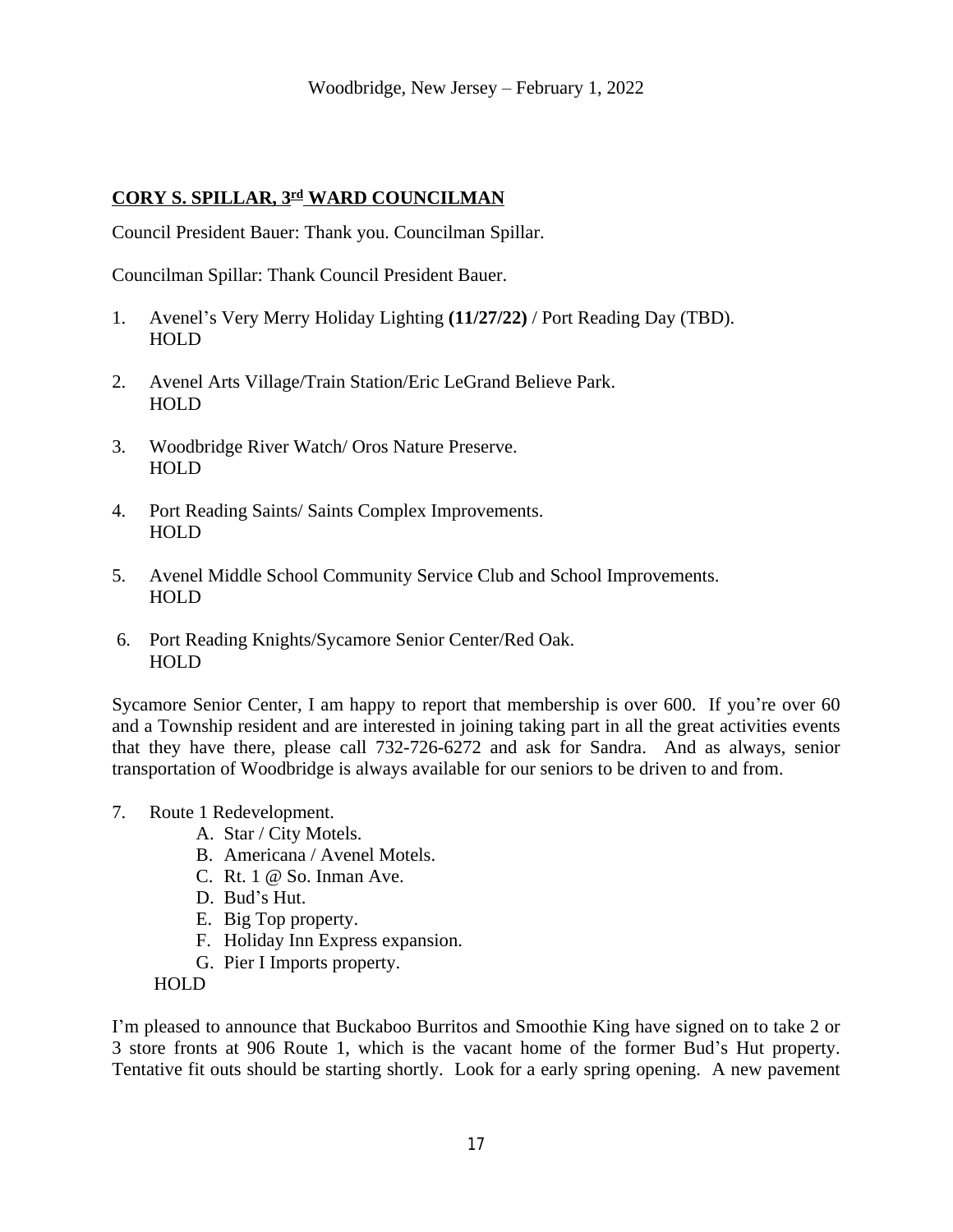landscaping and lighting along with two new buildings really enhance that area. This continues with our vision and focus on redeveloping the Route 1 corridor.

- 8. Avenel Fire Department. HOLD
- 9. Social Clubs Avenel Knights of Columbus/Columbian Club, Avenel V.F.W. HOLD

The Avenel V.F.W. asked me real quick to announce that they're having their Italian night on Saturday, February 26, 2022 at 5 p.m. Please come out and support while enjoying an Italian dinner. Avenel V.F.W. is located at 60 West Park Avenue.

- 10. Woodbridge Developmental Center Property. HOLD
- 11. Cable Commission / Renewal. HOLD
- 12. School 4 & 5. HOLD
- 13. Mileed Way Army Corps of Engineers Project. HOLD
- 14. Maple Tree Senior Center. HOLD

Councilman Spillar: The rest of my agenda is in order. Council President, thank you. Thank you to all of our Emergency Responders, Fire, EMS, Woodbridge Police Department, CERT and all of our Public Works and Township employees. God Bless America. Thank you Council President Bauer.

## **DEBBIE MEEHAN, 5TH WARD COUNCILWOMAN**

Council President Bauer: Thank you Councilman Spillar. Councilwoman Meehan.

Councilwoman Meehan: Thank you Council President.

- 1. Inman Avenue Business District Improvements. HOLD
- 2. Green Houses Colonia Middle and Colonia High Schools. HOLD
- 3. Evergreen Senior and Youth Center / Senior Services.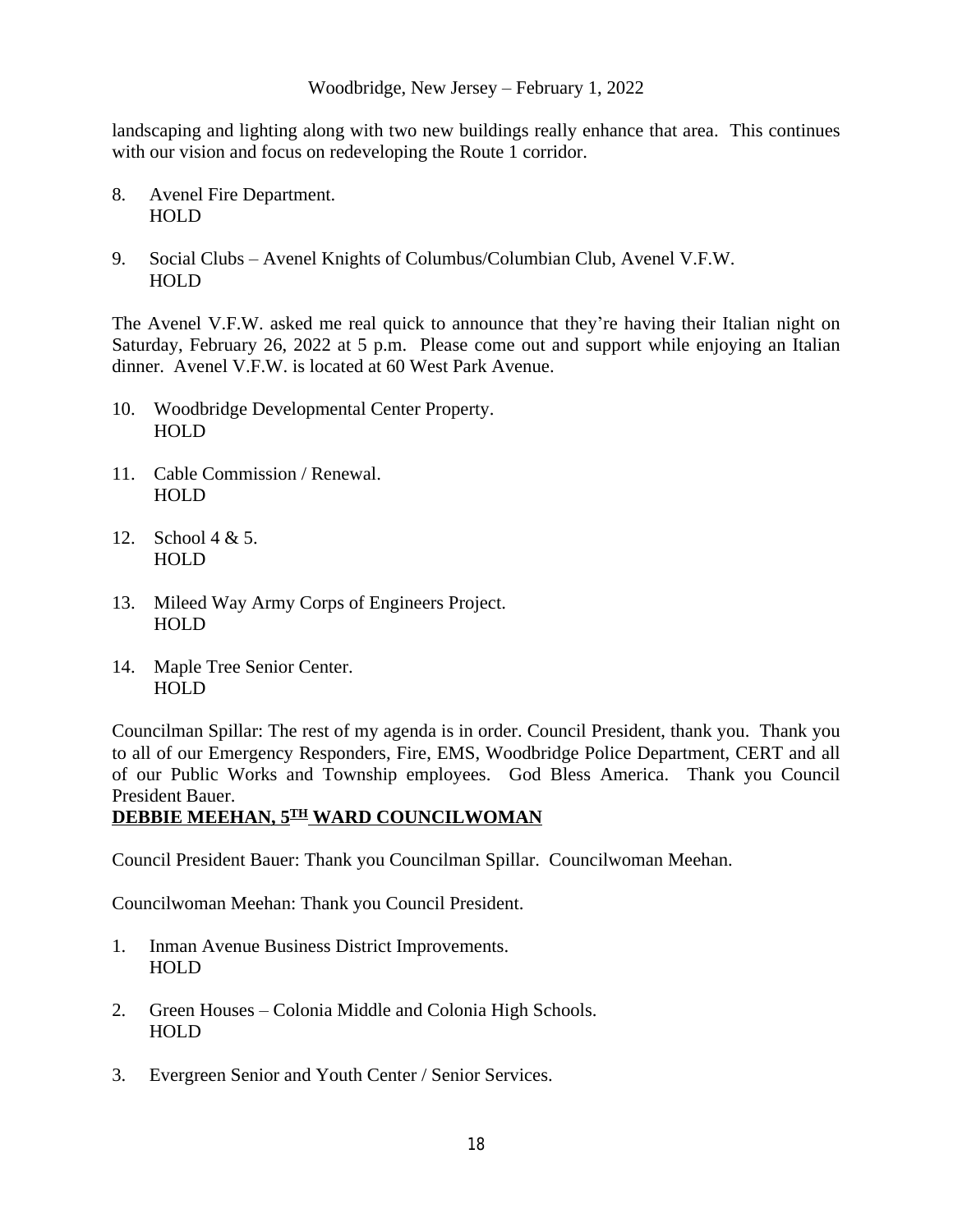### HOLD

4. Events: Taste of Colonia.

 Have a Heart Food Drive. Colonia Easter Bonnet Parade & Egg Hunt. Colonia 5K/Chris Jantas Run. Colonia Annual Wiffle Ball Tournament. Support the Troops Rally. Colonia Pride Day. Colonia Clean Up. Colonia Christmas Tree Lighting. Cookies and Can for the Troops and Food Bank. Toys for Tots Run. Breast Cancer Walk.

#### HOLD

On Saturday, February 12, 2022 I along with Colonia Middle School students will be holding our 2<sup>nd</sup> Annual Colonia Have A Heart food drive at the Evergreen Center on Inman Avenue in Colonia from 10 a.m. to 2 p.m. We're challenging the town of Colonia to help us to collect 214 pounds of food to be donated to the Woodbridge Township Have a Heart food drive. What does that include is asking residents and business' to donate 214 pounds of food or \$214 to help out our food pantries during the winter months. The drive will take place until February 14, 2022, which is Valentine's Day. Food can be dropped off at the Woodbridge Health Center or monetary donations can be made out to We Feed and be mailed to Woodbridge Township Health Department at 600 Main Street in Woodbridge. On a side note that same day, the Girl Scouts will be selling their cookies.

- 5. Food Pantry. HOLD
- 6. Reinhard Manor. HOLD
- 7. Colonia Fire Department/First Aid Squad. HOLD
- 8. Colonia American Legion/V.F.W./Elks. HOLD
- 9. Veteran's Issues. **HOLD**

On February 25, 2022, from 5:30 p.m. to 7:30 p.m., Colonia V.F.W. on Inman Avenue will be holding their annual fish drive. Dinners are \$17 per person, \$16 per senior and \$9 for children.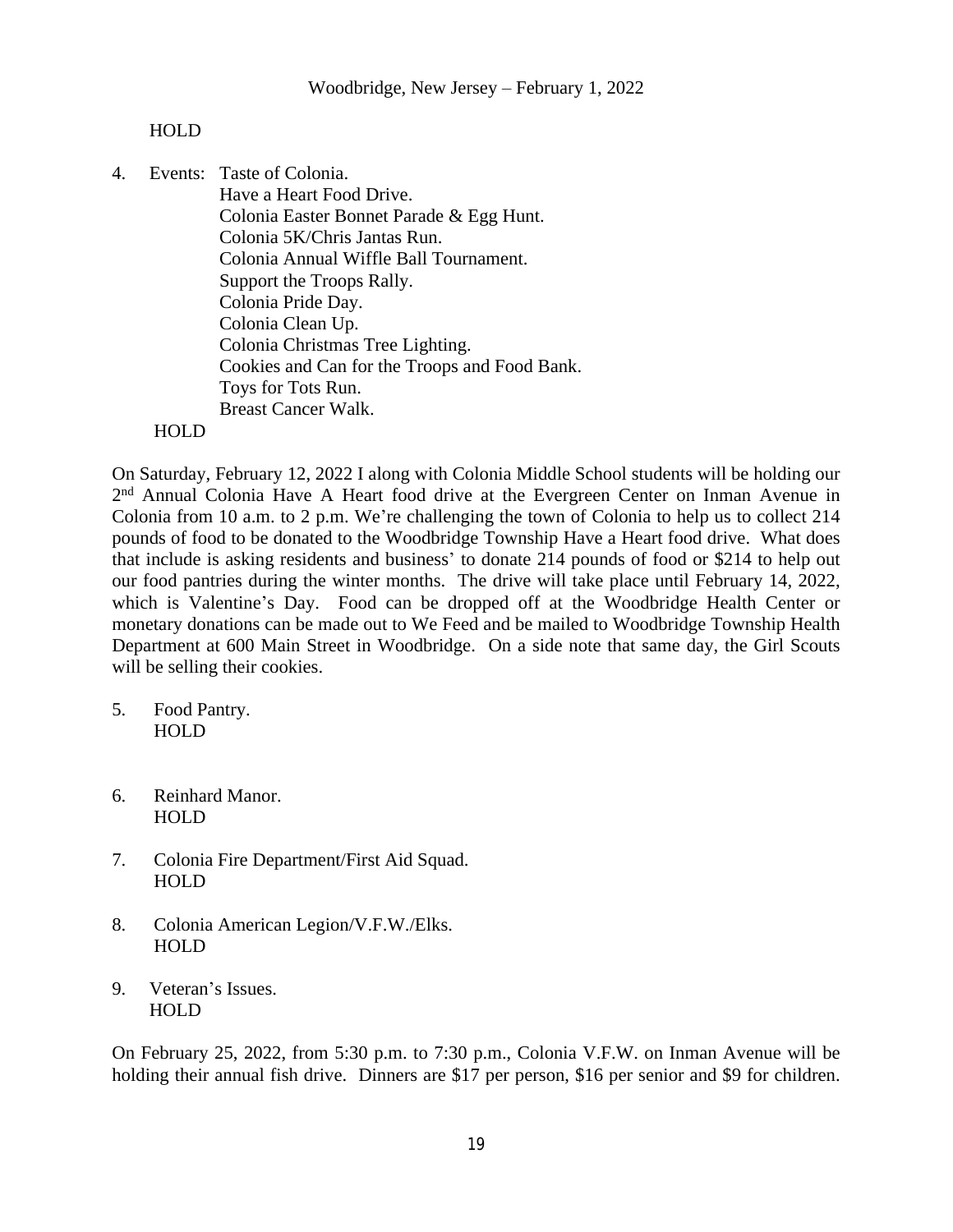All of the money that they raise that evening will go to help our Veterans so come out and have a great meal and help support our Veterans.

- 10. Rahway Valley Sewerage Authority. HOLD
- 11. Cpl. Kevin Reinhard Marine Corps League. HOLD
- 12. Municipal Alliance + Addiction Task Force. HOLD
- 13. Volunteer Directory. HOLD
- 14. Domestic Violence Response Team. HOLD
- 15. AED Program. HOLD

Councilwoman Meehan: Thank you to George Brew and the DPW workers for digging us out of a storm this past weekend. As always you did a fantastic job and the residents really do appreciate all you do for them. Thank you to all of our First Responders who have been braving the cold weather to keep Woodbridge Township safe, yours has not been an easy job and we thank you for that. And that's all I have this evening. Thank you.

## **KYLE ANDERSON, COUNCILMAN-AT-LARGE**

- 1. W.T.Y.R.C. HOLD
- 2. Job Bank. HOLD
- 3. Mayor's Trophy. HOLD
- 4. Woodbridge Hall of Fame. HOLD
- 5. Taste of Woodbridge. HOLD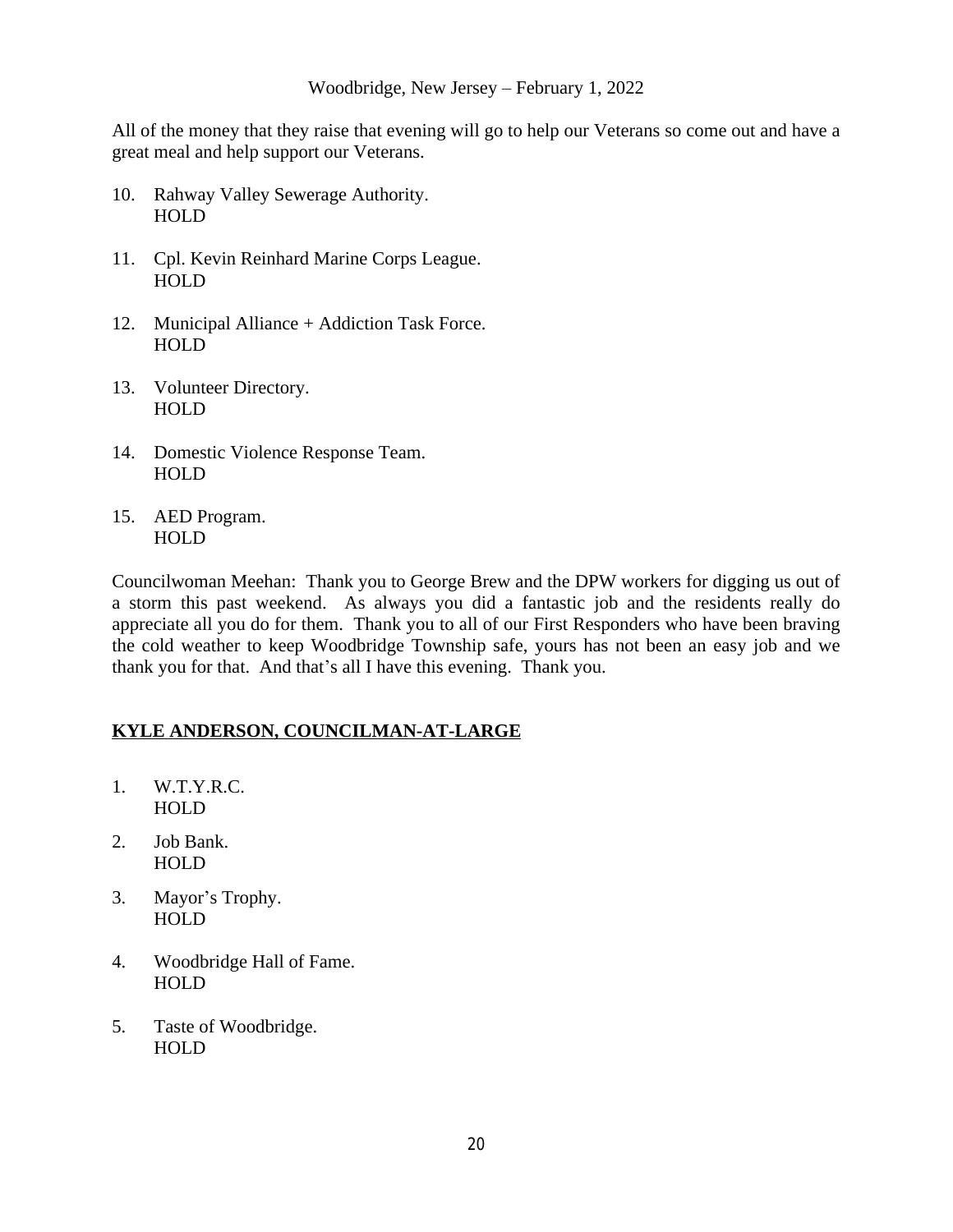- 6. Charity Raffle. HOLD
- 7. Drive-In Movies. HOLD
- 8. N.A.A.C.P. (*NAACP.org*). HOLD
- 9. Dr. Martin Luther King Annual Program. HOLD
- 10. Independent Club of Colonia. HOLD
- 11. Tooling Around Program. **HOLD**
- 12. Boy Scouts / Camping. HOLD
- 13. League Consolidation. HOLD
- 14. Middlesex College. HOLD
- 15. Woodbridge Organization of Neighbors Advocating Change. HOLD

### **(VIRU) VIRBHADRA N. PATEL, 4th WARD COUNCILMAN**

Council President Bauer: Thank you. Councilman Patel.

Councilman Patel: Thank you Council President. I have a few announcements.

- 1. American Legion (T. Nulty Post). **HOLD**
- 2. Oak Tree Road Special Improvement District (SID). HOLD
- 3. JFK High School Field and Building Improvements. HOLD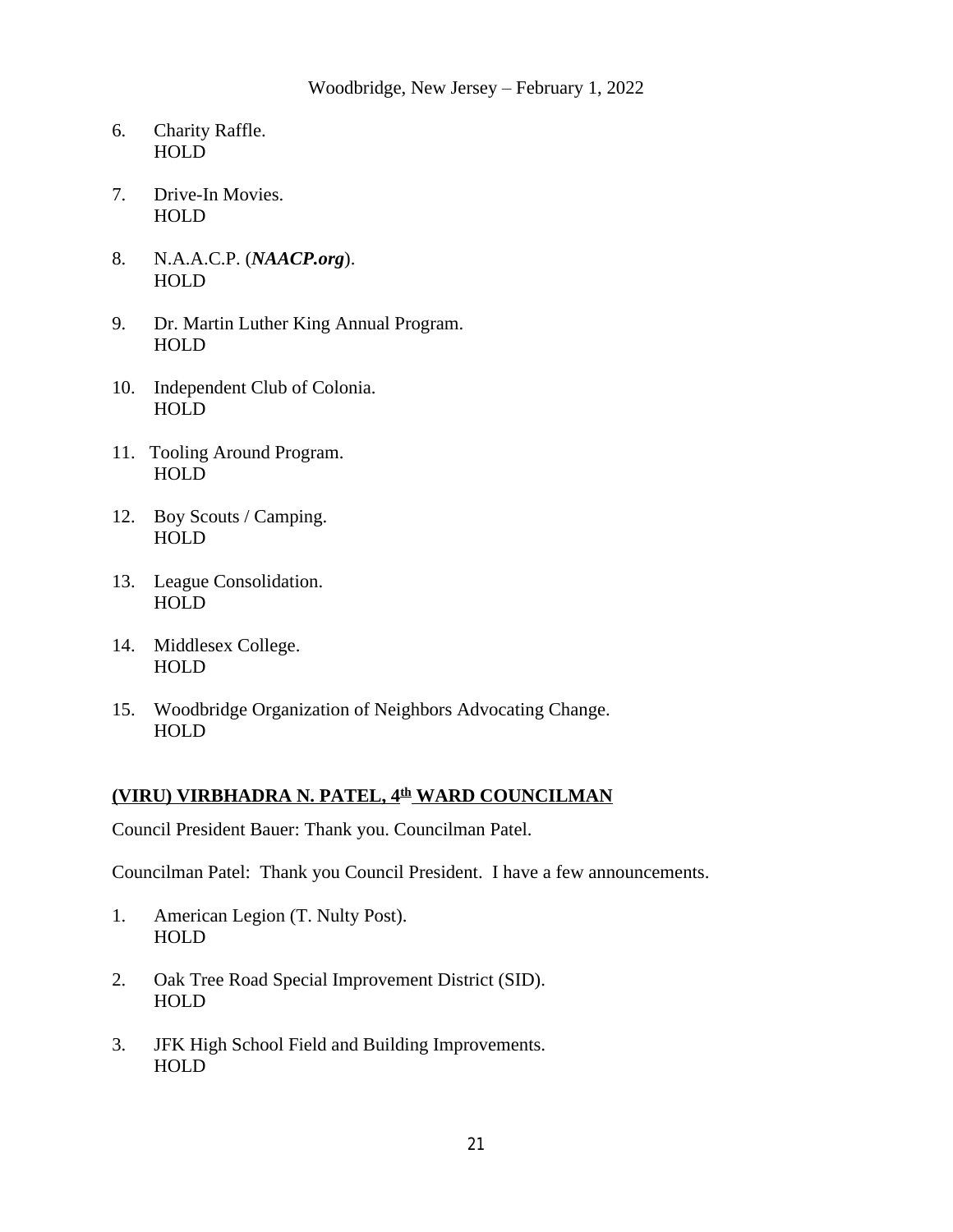- 4. Sucker's Brook Bank Stabilization. HOLD
- 5. 4th Ward Road Projects. HOLD
- 6. Magnolia/ Willow/ Walnut Area Commuter Parking. HOLD
- 7. Sign Ordinance. HOLD
- 8. Cooper Field. HOLD

Councilman Patel: On last Friday, January 28, 2022, at about 5:15 p.m., right before that big snowstorm was about to start there was a Fire Call at the Coopers Tower in Iselin. I was there and I witnessed about 15 fire trucks and emergency vehicles responded. I would like to thank our fire department officials and EMS team members for their prompt response. It was a long fire alarm and it was nice to hear from them that nobody was injured. Also I would like to thank Director Brew and the Department of Public Works for keeping the streets clean during the last winter storm clean up. They have done a great job in plowing and salting the streets throughout the Township.

There is going to be a Winter Wonderland luncheon this Friday, February 4, 2022, from 12 p.m. to 3 p.m. at the Five Branches Senior Center which is located at 1 Brown Avenue in Iselin. Please make a check payable to Woodbridge Township. Also there is going to be a Happy Heart luncheon on Wednesday, February 16, 2022 from 11 a.m. to 2 p.m. at the Oak Tree Senior Center which is located at 571 Lincoln Highway in Iselin. You must RSVP by February 14, 2022 by calling 732-259-2008. Also the luncheon will be paid with checks only, payable to Woodbridge Township. Since Valentine's Day is coming in two weeks, I would like to wish you all Happy Valentine's Day. That is all for tonight. Thank you.

## **SHARON MCAULIFFE, 1st WARD COUNCILWOMAN**

Council President Bauer: Thank you. Councilwoman McAuliffe.

Councilwoman McAuliffe: Thank you Council President. My Agenda is in order.

1. Events:

Relay for Life. Fishing Derby**.** Parker Press Concerts.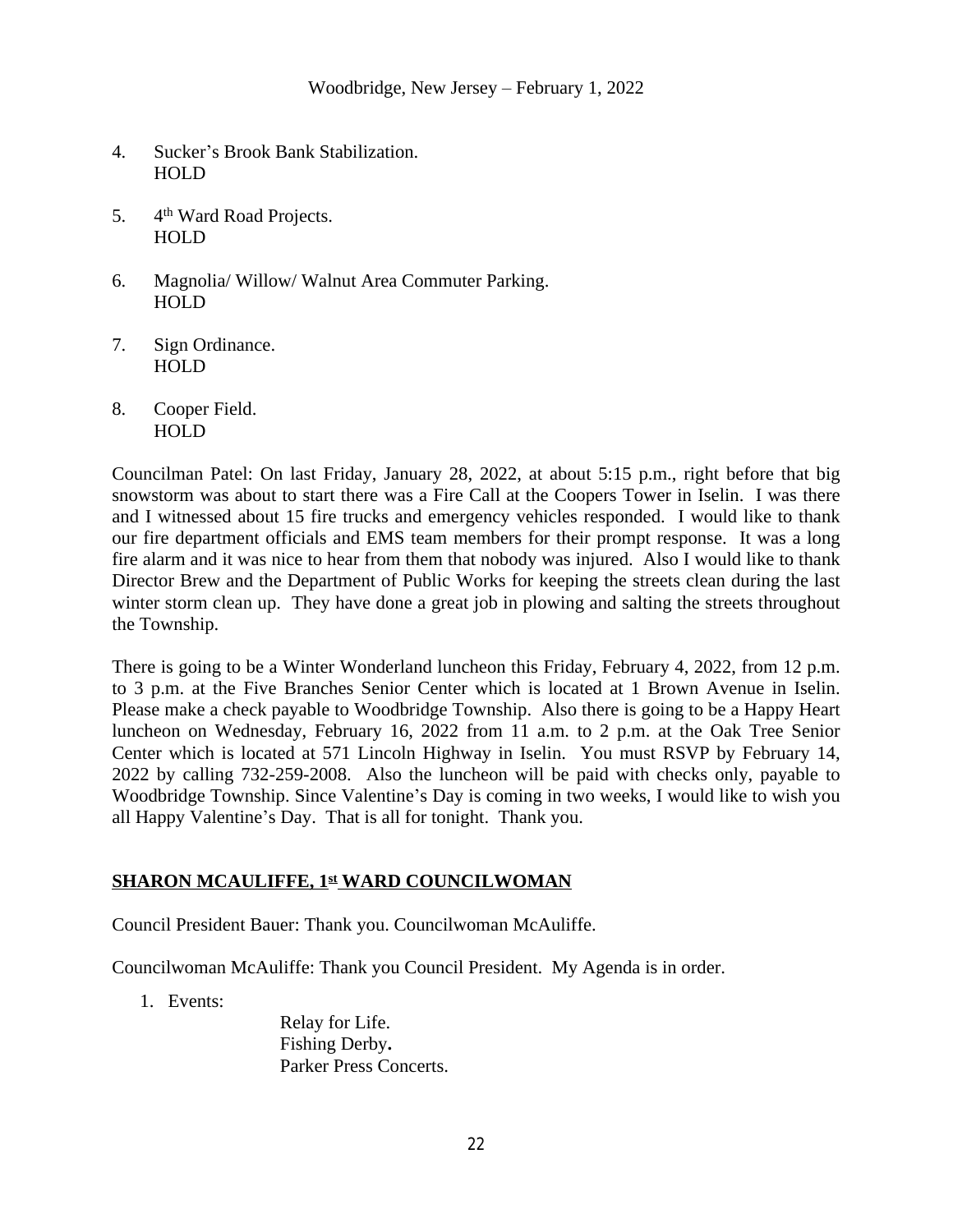Woodbridge Wednesdays and Local Band Thursdays. Saint James Street Fair.

HOLD

- 2. Main Street SID (Special Improvement District). HOLD
- 3. Chamber of Commerce. HOLD
- 4. Buy Local program. HOLD
- 5. Transit Village. HOLD
- 6. Blue Acres / F.E.M.A. HOLD
- 7. Main St. & Rt. 9. HOLD
- 8. Animal Shelter. HOLD
- 9. Dog Park. HOLD
- 10. Arts.
- A. Woodbridge Train Station mural project.
- B. Gallery on Main.

HOLD

- 11. PACE. HOLD
- 12. Woodbridge Fire Department. HOLD
- 13. Coast Guard. HOLD
- 14. Sewaren Library Programs. **HOLD**
- 15. Acacia Center. HOLD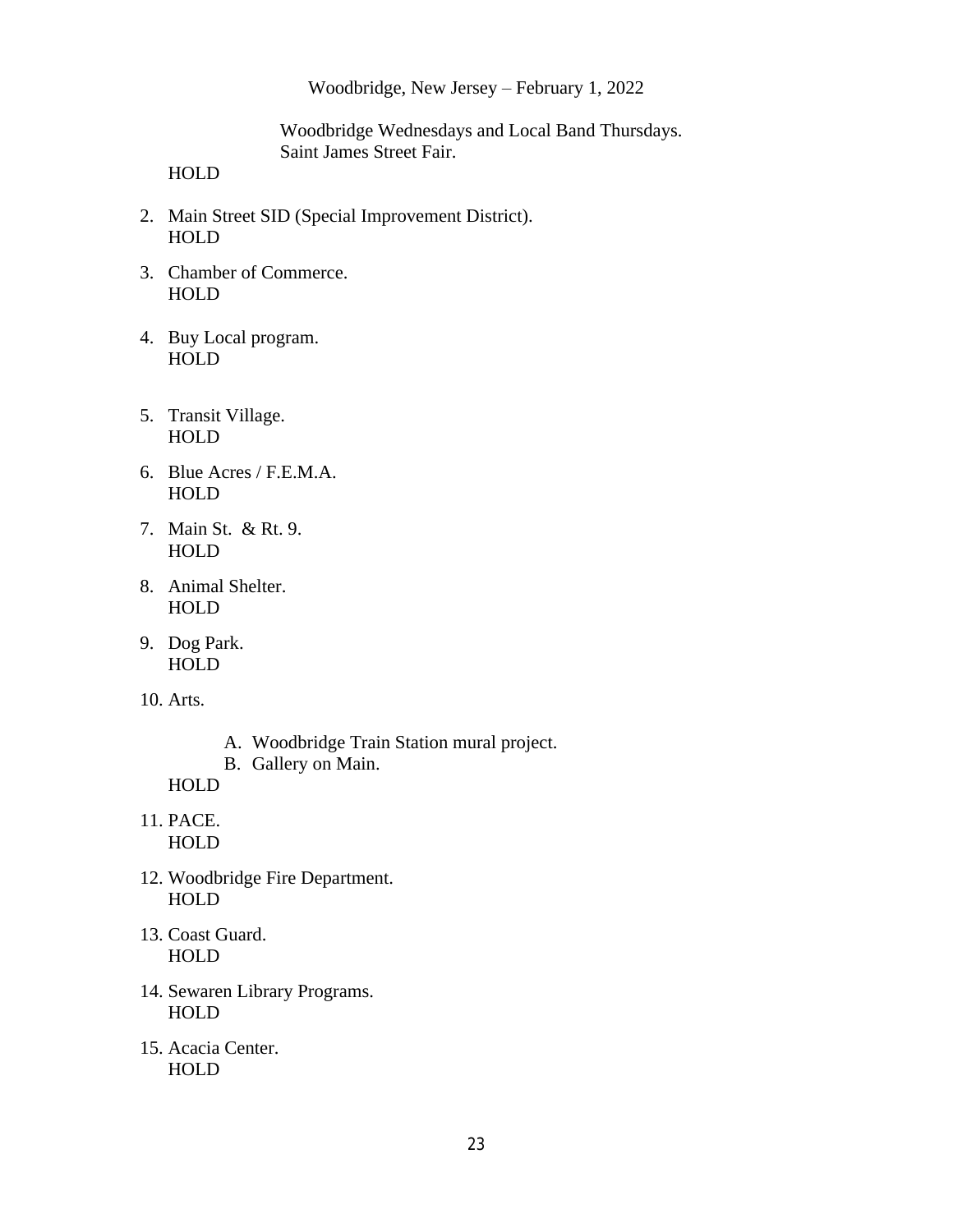## 16. RISE Program. HOLD

- 17. Sewaren Marina. HOLD
- 18. First Presbyterian Church of Woodbridge. HOLD

Councilwoman McAuliffe: I just have a couple of announcements. We have a new steak house opening on Main Street. Shinko Hibachi Steak House. That will be opening soon so please check that out. Also, there have been new pedestrian flashing light crosswalks installed at the corner of Pearl and Green Street across from Costello's Funeral Home to assist with people going from the train station across the street as well as going to the funeral home and that is fully operational at this time.

Lastly I would like to thank all the Directors for taking time out of their full schedules to provide me with an overview of each one of their departments and how everything is going in the town. It was a very enlightening experience. Thank you very much for your time. That's all I have. Thank you.

Council President Bauer: Thank you. Councilman Anderson is excused tonight. I have two announcements tonight regarding Black History Month that I forgot to read during my Agenda. In addition to social media campaign, Woodbridge Township has built a website page centralizing Black History Month. We will continue to update the page as we get more information. Secondly, we are putting together a comprehensive Township-wide Black Lives Matter program to include stepping up the Annual Martin Luther King Student Essay Contest with events hosted by the Human Rights Commission at Acacia Center, Tuesday, February 22, 2022 at 6 p.m. We are inviting the Acacia families, principals and teachers from each of the elementary schools along with the School Board, District Administration and our Council. We'll seat the essayists on the stage, each will be introduced and presented with their certificate of achievement. The district winner will read the winning essay that night. That's all I have from Councilman Anderson.

Council Vice President Ficarra: Council President, ten seconds please. Director Brew, I forgot to mention to everyone that we talked about cleaning up the roads. I witnessed Public Works folks with shovels, shoveling the sidewalk over the Fulton Street Bridge because that's a way to connect that whole area of town up in Strawberry Hill safely getting over the bridge. Because if they don't clean those sidewalk, students going to school will have to walk in the street. Thank you very much not only for the standard things you do but for the special things that your department does. Thank you Council President.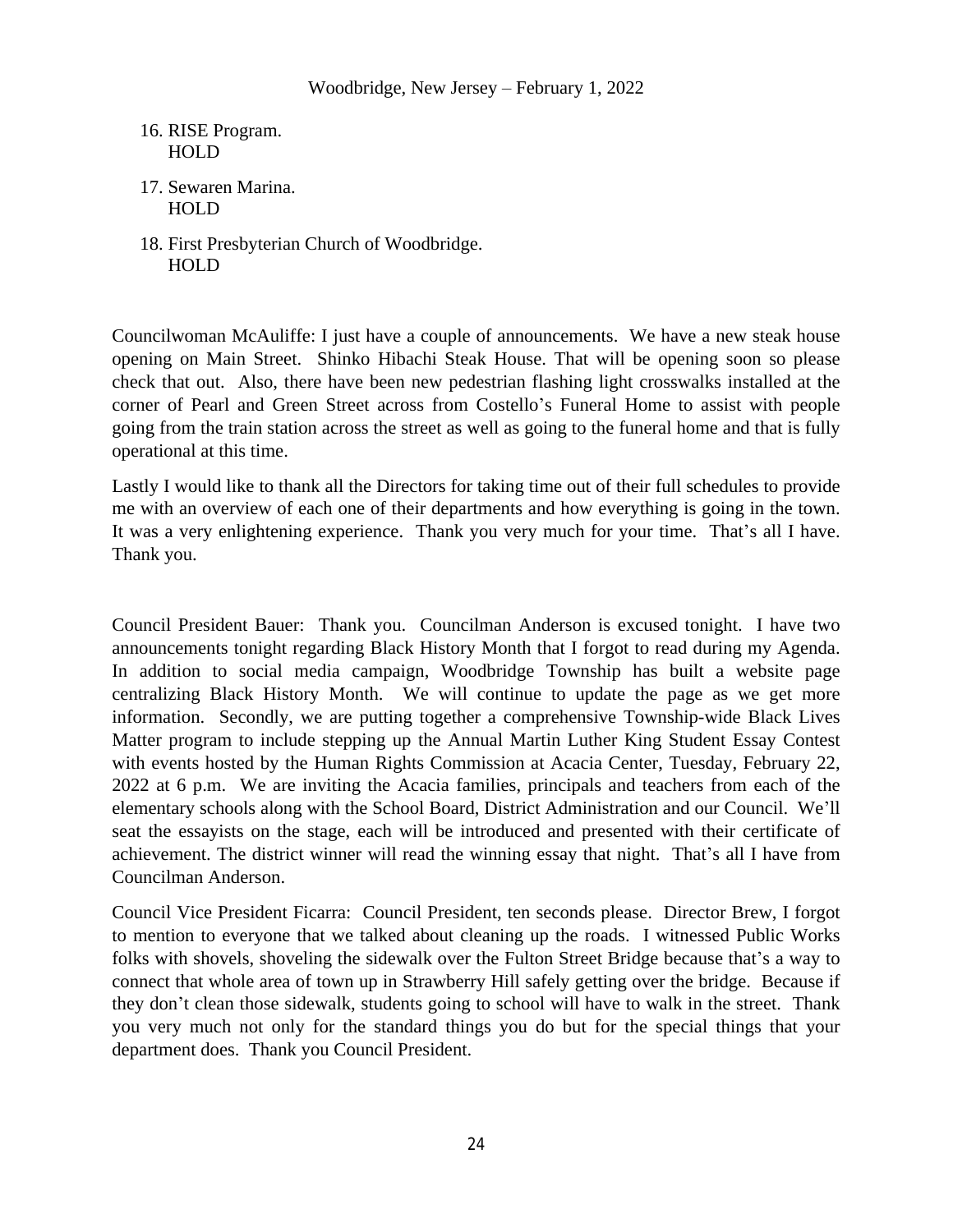## **JOHN M. MITCH, MUNICIPAL CLERK**

Council President Bauer: Thank you. Mr. Mitch.

Mr. Mitch: Thank you, Mr. President.

- 1. Liquor License Transfer(s) / Change of Corporate Structure.
	- A. Person-To-Person Transfer of Liquor License # 1225-33-058-005 from 428 JPS, Inc. to KT Woodbridge Liquors LLC (no sited premise).
	- B. Change of Corporate Structure of Liquor License # 1225-33-064-005 Viswasha Foods LLC, t/a The Yellow Chili, 1477 Oak Tree Rd., Iselin
	- C. Person-To-Person & Place-To-Place Transfer of Liquor License # 1225-33-040-012 from Bertucci's Restaurants, LLC to Velhur, LLC t/a Noches de Colombia, 675 Rt. 1 So., Iselin, NJ 08830.
	- D. Application for a "New" Club '31' Type Liquor License for American Irish Association of Woodbridge, Inc.
	- E. Place-to-Place Transfer of Liquor License # 1225-33-066-008 Badwals Enterprises II, LLC t/a Mideastro, 505 Avenel St., Avenel, NJ 07001.
- 2. Liquor License Incident(s) / Hearing(s).
- 3. Liquor License Renewals.
	- A. Annual Retail Licensee Meeting.
- 4. Street Closings / Special Events (Block parties, street fairs, carnivals, etc.).
- 5. Elections.

2022 Primary: (**6/7/22)** Early Voting: (**6/3/22 – 6/5/22**) 2022 General Election: (**11/8/22**) Early Voting: (**10/29/22 – 11/6/22**)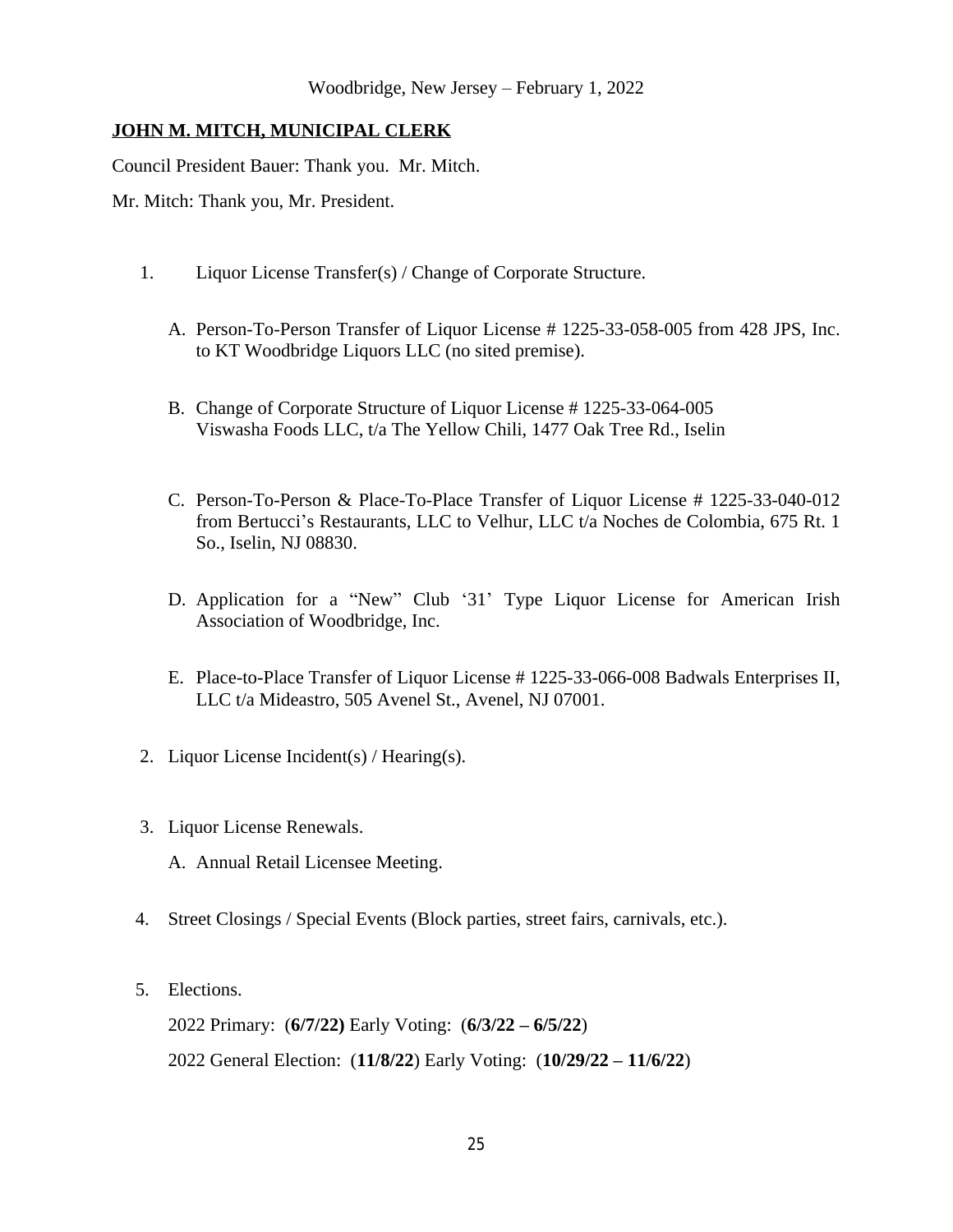John Mitch, Municipal Clerk: Mr. President, my Agenda is in order. Just a reminder we're going to retire to Executive Session immediately following Administration's Agenda. At that time I will ask the public to please exit the room. That's all I have. Thank you.

Council President Bauer: Thank you. Director Hubner.

## **POLICE:**

Police Director Hubner: Nothing this evening. Thank you Council President.

Council President Bauer: Thank you. Director Darden.

## **PLANNING AND DEVELOPMENT:**

Director of Planning and Development Marta Lefsky-Darden: Thank you Council President. Just our standard bi-weekly response.

Council President Bauer: Thank you. Director Brew.

## **PUBLIC WORKS/ENGINEERING:**

Public Works Director Brew: Thank you Council President. My Agenda is in order.

Council President Bauer: Thank you. Business Administrator Cimilluca.

## **ADMINISTRATION & FINANCE:**

Business Administrator Cimilluca: Thank you Council President. For our next meeting I'll have a parking agreement. I'll have an architectural proposal for Henry Inman Library from TVC and I'll have a purchase of a new Western Star 47-X axel hook lift truck. Thank you Council President.

Council President Bauer: Thank you. Mayor McCormac.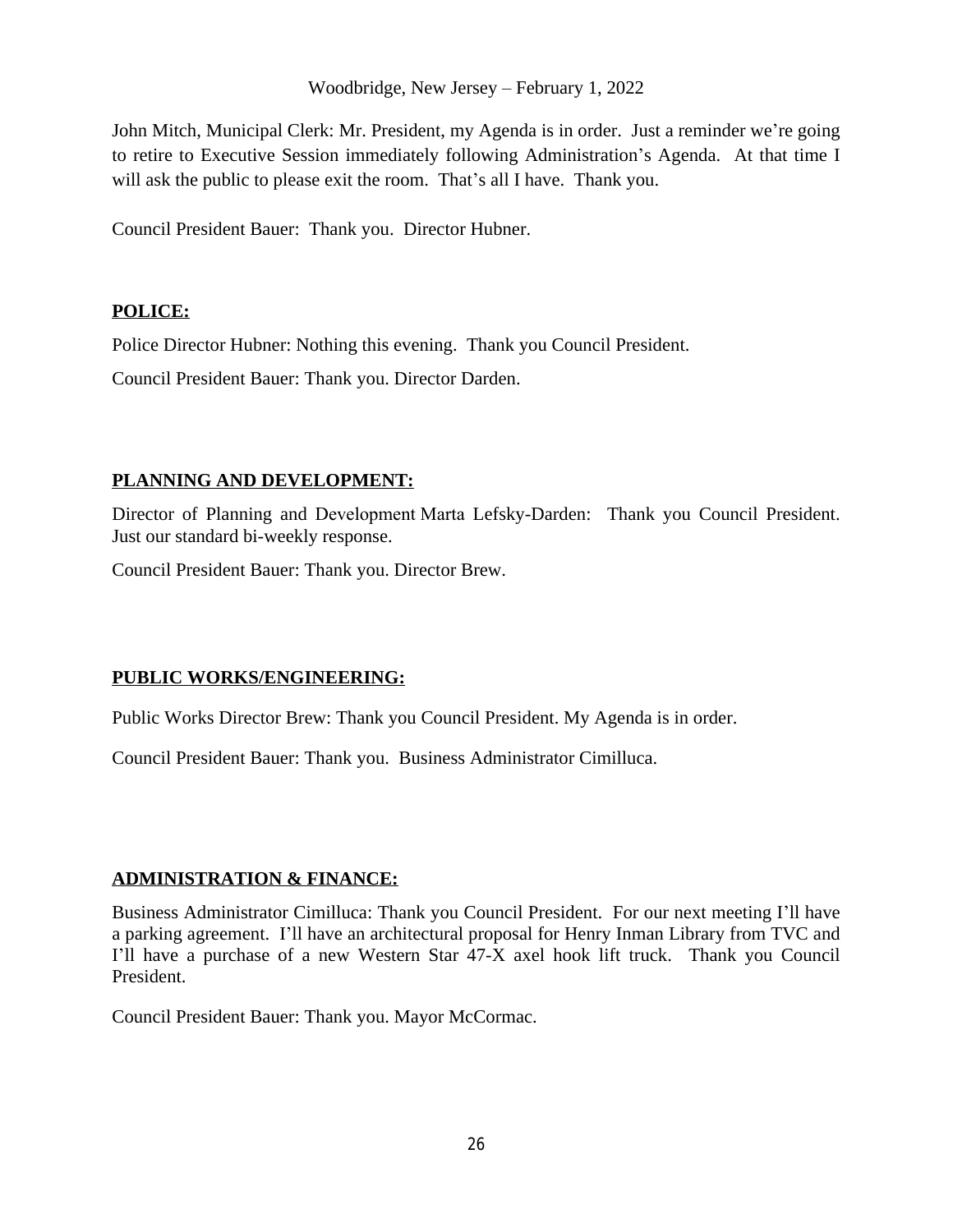### **MAYOR:**

John E. McCormac, Mayor: Thank you Council President. All good here. Council President Bauer: Thank you. Legal.

### **LEGAL:**

Craig Coughlin, Municipal Counselor: Nothing this evening Council President.

Council President Bauer: Thank you.

### **RECREATION:**

**HEALTH:**

### **The Municipal Clerk introduced the following Resolution as Consent:**

**(13) BE IT RESOLVED** that the Municipal Council hereby authorizes the Resolution to conduct an Executive Session. Whereas Section 8 of the Open Public Meetings Act, Chapter 231, Public Law 1975 permits the exclusion of the public from certain circumstances in a meeting and whereas the public body is of the opinion that such circumstances presently exist and therefore be it resolved by the Municipal Council of the Township of Woodbridge that the public portion of this meeting is hereby recessed for approximately twenty (20) minutes to discuss Collective Bargaining Units and Contract Negotiations. Can I get a motion to approve **Resolution # 13**?

Council Vice President Ficarra moved the adoption of the foregoing Resolution. The motion was seconded by Councilwoman Meehan and carried unanimously.

Council Vice President Ficarra made a motion to go into Executive Session which was seconded by Councilwoman Meehan and carried unanimously at 7:05 P.M.